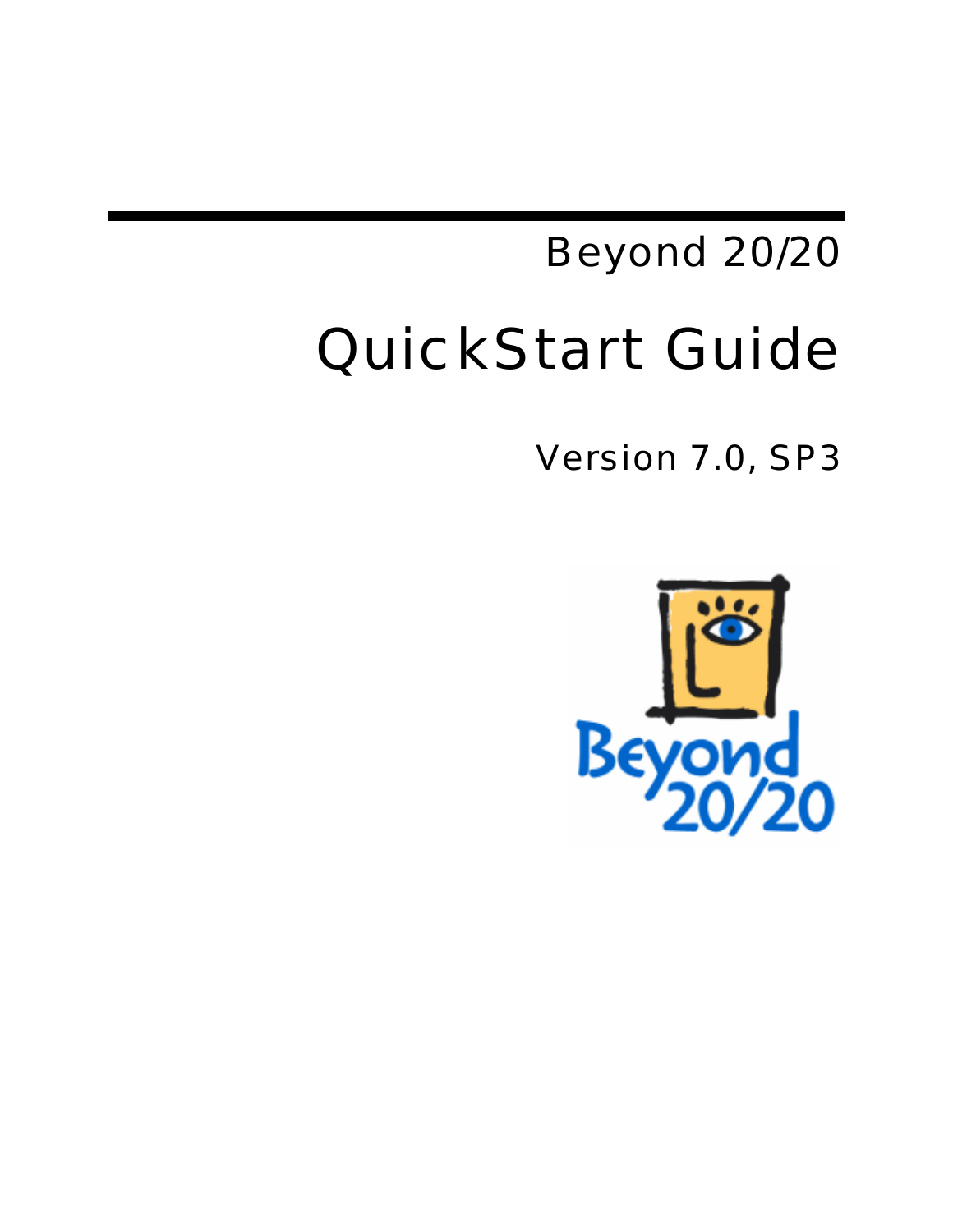### **Notice of Copyright**

Beyond 20/20 Desktop Browser

Version 7.0, SP3

© Copyright 1992-2006 Beyond 20/20 Inc. All rights reserved.

This document forms part of the software provided under a license agreement with Beyond 20/20 Inc. The software and documentation may only be used or distributed in accordance with, and are subject to, the terms of the Beyond 20/20 Software License Agreement provided with the software.

Beyond 20/20, Beyond 20/20 Browser, Beyond 20/20 Builder, the Beyond 20/20 slogan, and ChartBrowse and MapBrowse are registered trademarks of Beyond 20/20 Inc.

Beyond 20/20 Vista, Beyond 20/20 Web Data Server, and Beyond 20/20 Data Connection Wizard are trademarks of Beyond 20/20 Inc.

All other registered and unregistered trademarks are the property of their respective holders.

Beyond 20/20 Inc. 265 Carling Avenue, Suite 500 Ottawa, Ontario, Canada K1S 2E1 Phone: (613) 563-3993 Fax: (613) 563-7233 Email: Info@beyond2020.com Web: www.Beyond2020.com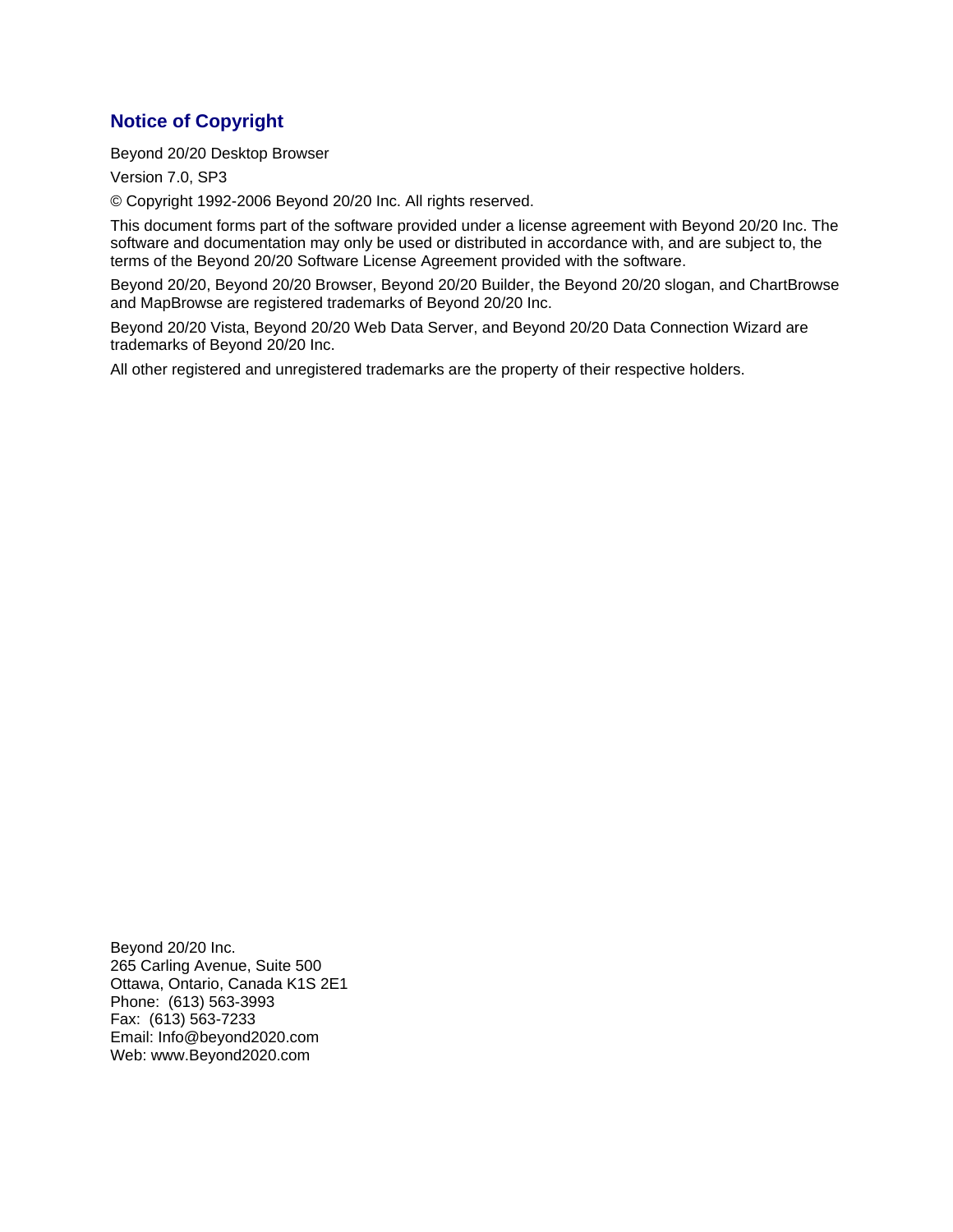# **Contents**

| . 17 |
|------|
|      |
|      |
|      |
|      |
|      |
|      |
|      |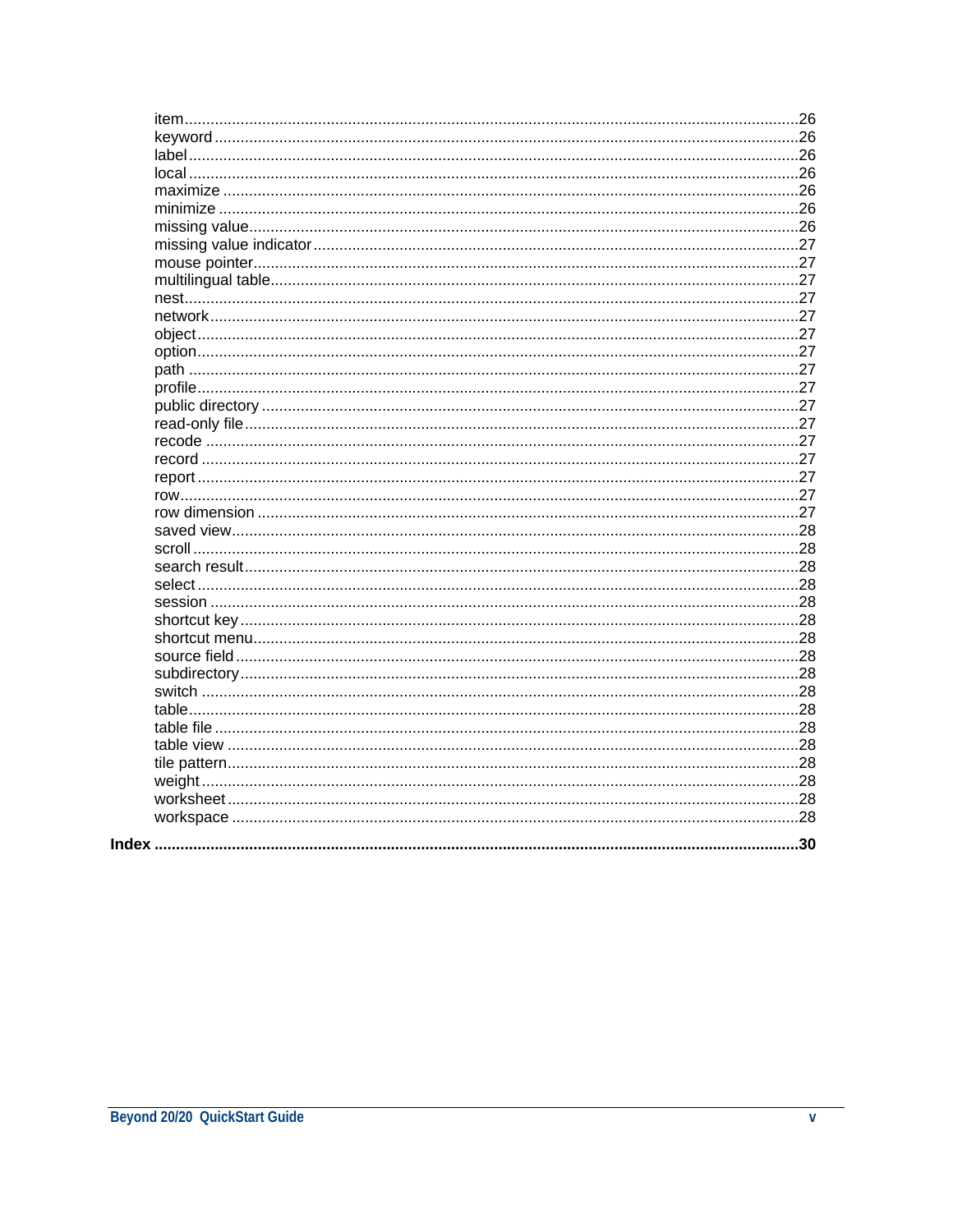# <span id="page-5-0"></span>**Introduction**

### In this section:

# <span id="page-5-1"></span>What is Beyond 20/20?

Beyond 20/20 enables economists, analysts, policy makers and other nontechnical professionals to quickly access and view data from different perspectives.

Beyond 20/20's **pivoting** and **nesting** capabilities make it easy to switch dimensions and show more than one dimension along rows and columns. In addition, Beyond 20/20's dynamic data format enables you to quickly and easily integrate and manipulate information from your own data sources.

Beyond 20/20's graphs and maps, especially its unique **ChartBrowse** and **MapBrowse** features, make it much easier to examine trends, cycles and geographic distributions within the data. As well, the tables you receive in Beyond 20/20 format are usually documented with metadata to clarify the context of the information for better understanding and statistical interpretation.

Beyond 20/20 is **time intelligent**. When working with statistics, the analysis of a sequence of information measurements made at specified time intervals is usually the dominating dimension of the data. If you are an analyst or economist, you may need to average or aggregate data into different time intervals to view annual versus monthly figures. Beyond 20/20 enables you to compare the aggregated figures over a specified time interval to gain insights into the trends and cycles inherent in the data.

**Beyond 20/20 helps users turn information into knowledge.**

# <span id="page-5-2"></span>This Guide

This QuickStart Guide contains the information you'll need to start using the Beyond 20/20 Browser with data tables or extracts prepared with the Beyond 20/20 Builder.

For more details on using the Browser, see the Online Help or the Beyond 20/20 Browser User Guide, which is provided in all supported languages in your Browser setup's Document folder.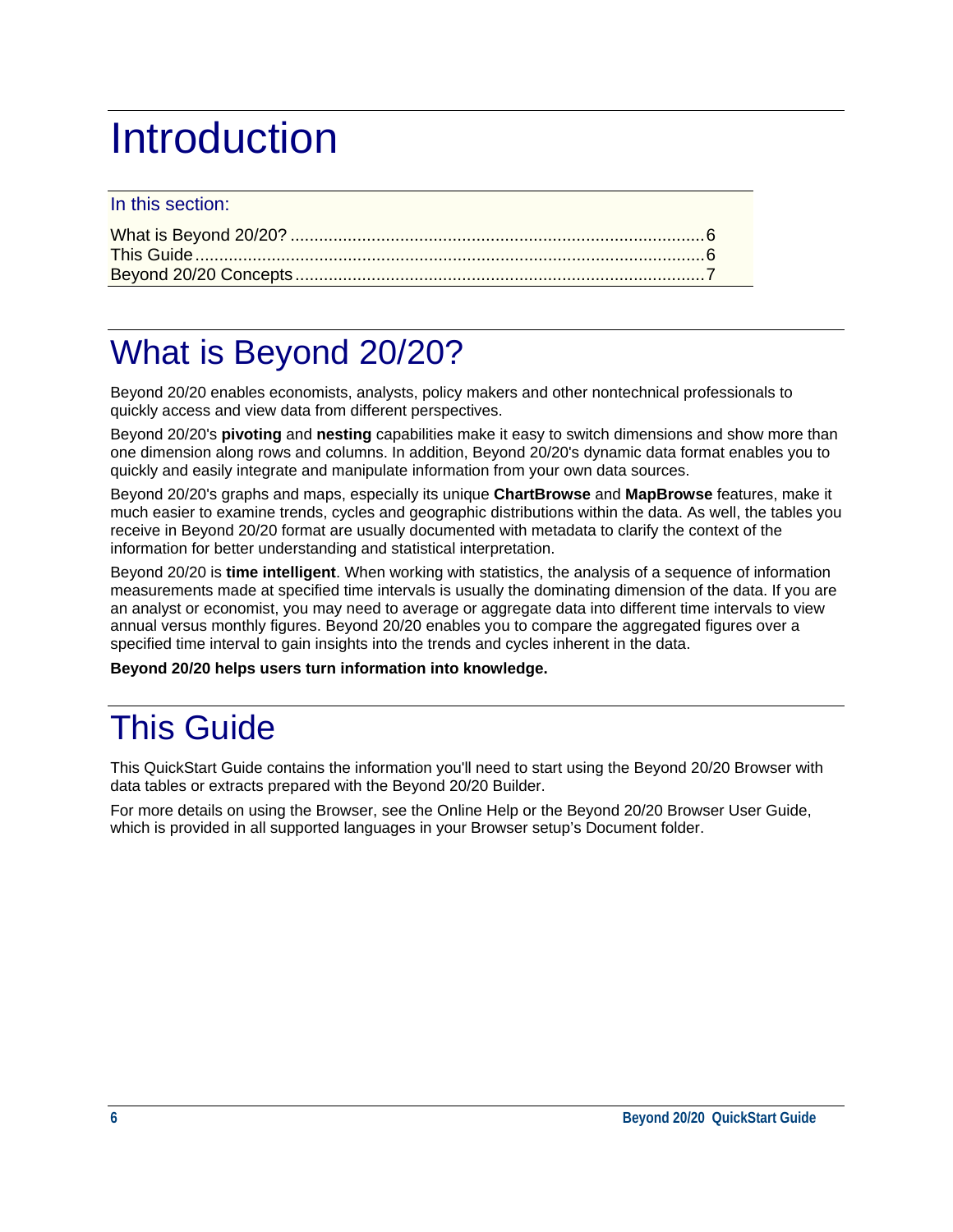## <span id="page-6-0"></span>Beyond 20/20 Concepts

A **table** is an integrated presentation of multi-dimensional data and descriptive text prepared with the Beyond 20/20 Builder. Tables are composed of descriptive components, dimension field information and data values. When a table is opened, the Browser presents the data in a table view.

A **dimension** describes an attribute of the table data, such as sex, geography, or time. Beyond 20/20 tables can have up to ten dimensions.

An **item** is an element of a dimension; for example, June might be an item of the Time dimension, and Male an item of the Sex dimension.

A **label** is a title or display heading of an item. An item can have more than one label, although you only see one label at a time. For example, United States might be a label for the code US.

An **extract** is a special type of database file that is created with the Beyond 20/20 Builder. Extracts provide complete data documentation and are optimized to permit rapid table creation with the Browser. You can create a table by opening an extract, defining the dimensions and content of the table, and clicking the **Go** button on the toolbar.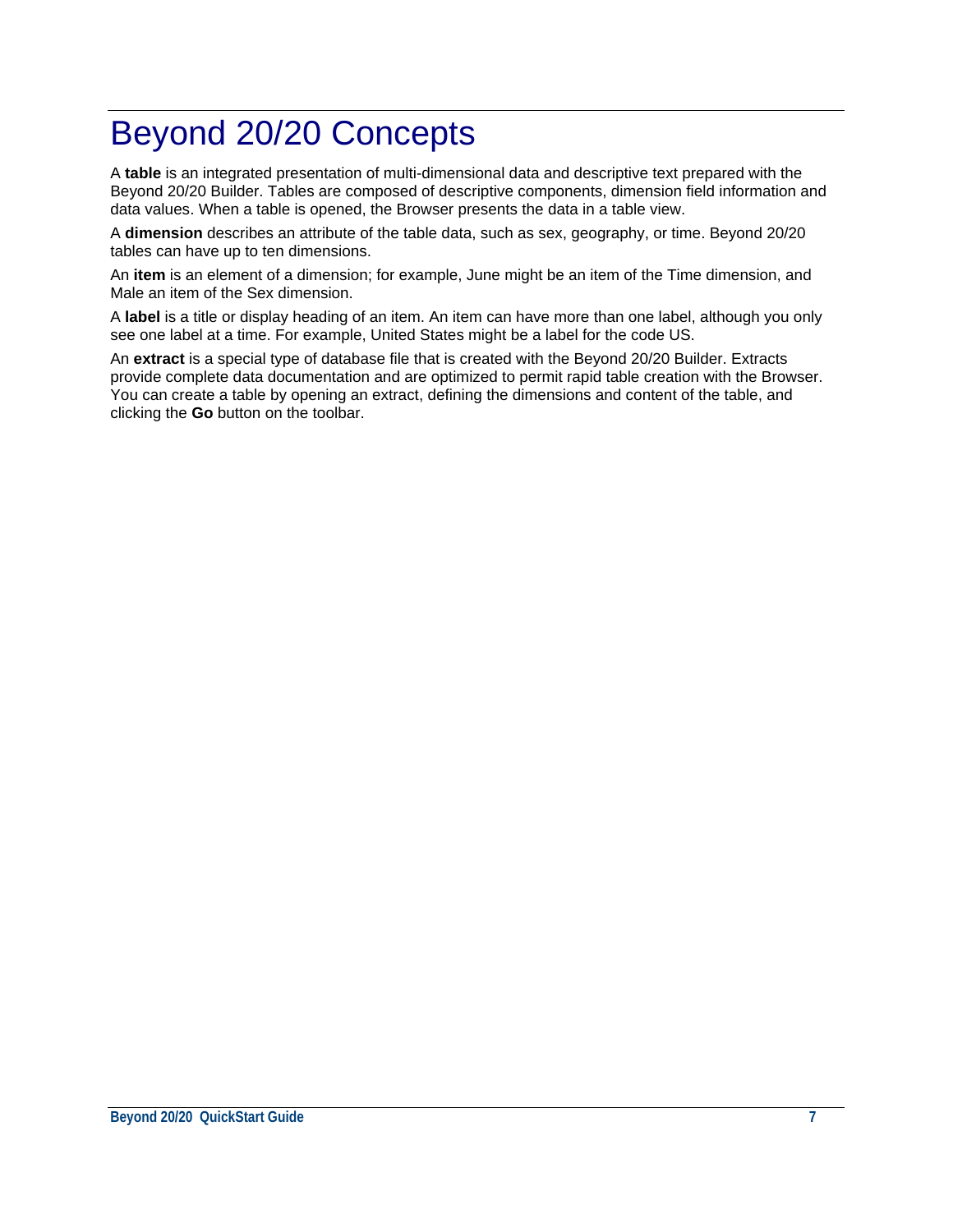# <span id="page-7-0"></span>Getting Started

#### In this section:

### <span id="page-7-1"></span>Starting the Browser

To start the Beyond 20/20 Browser, click its icon in your Windows Start Menu.

By default, when the Browser opens, the **Find dialog box** appears to provide you with a quick and easy way to find and open a table or an extract.

## <span id="page-7-2"></span>Finding a Table or an Extract

You can search for tables and extracts by category using the Find dialog box. By default, the Find dialog box is displayed automatically when a Browser session begins. The Find dialog box may also be manually opened at any time during a Browser session.

#### **To find a table or an extract:**

- 1.  $\boxed{\overline{\mathbb{G}}}$  If you aren't already in the Find dialog box, click the Find button on the toolbar.
- 2. Confirm or modify the path shown in the Directory area so that it's pointing to the directory that contains the tables and/or extracts you want to browse.
- 3. Select the category that most likely contains the table or extract you need. A list of tables and extracts belonging to that category is displayed.

Note: If you want to see more information about what a particular table or extract contains, click on its name and click the Summary button. You can also use the Search button to find tables or extracts containing key words or phrases.

#### **To open a table or extract:**

In the **Find** dialog box, do one of the following:

- Double-click on the table or extract name.
- Select the table or extract name and click **OK**.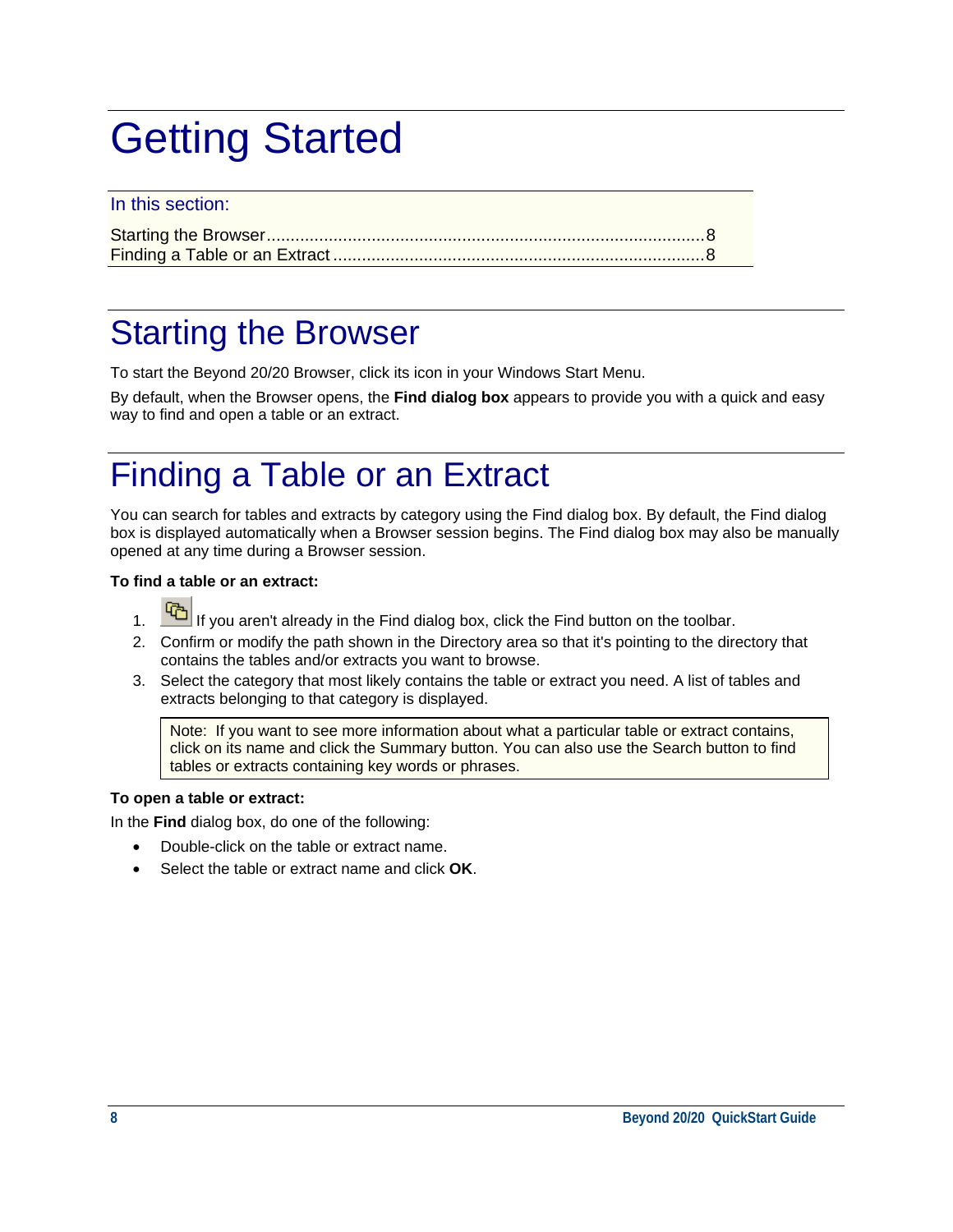# <span id="page-8-0"></span>Working with Tables

### In this section:

# <span id="page-8-1"></span>Viewing Multilingual Tables

When a multilingual table is initially opened, it is displayed in the language of preference indicated in the Preferences dialog box (Window menu). To view the table in one of its alternate languages, choose Change Language from the View menu. Subsequent selections of this menu command display the table in its next available language. The status bar indicates which language you are currently viewing.

## <span id="page-8-2"></span>Changing the Table and User Interface Languages

 Click the Language button on the toolbar to simultaneously change the language and the user interface of a multilingual table. Only those languages common to both the table and the interface may be viewed via this button. To view additional table languages, choose Change Language from the View menu.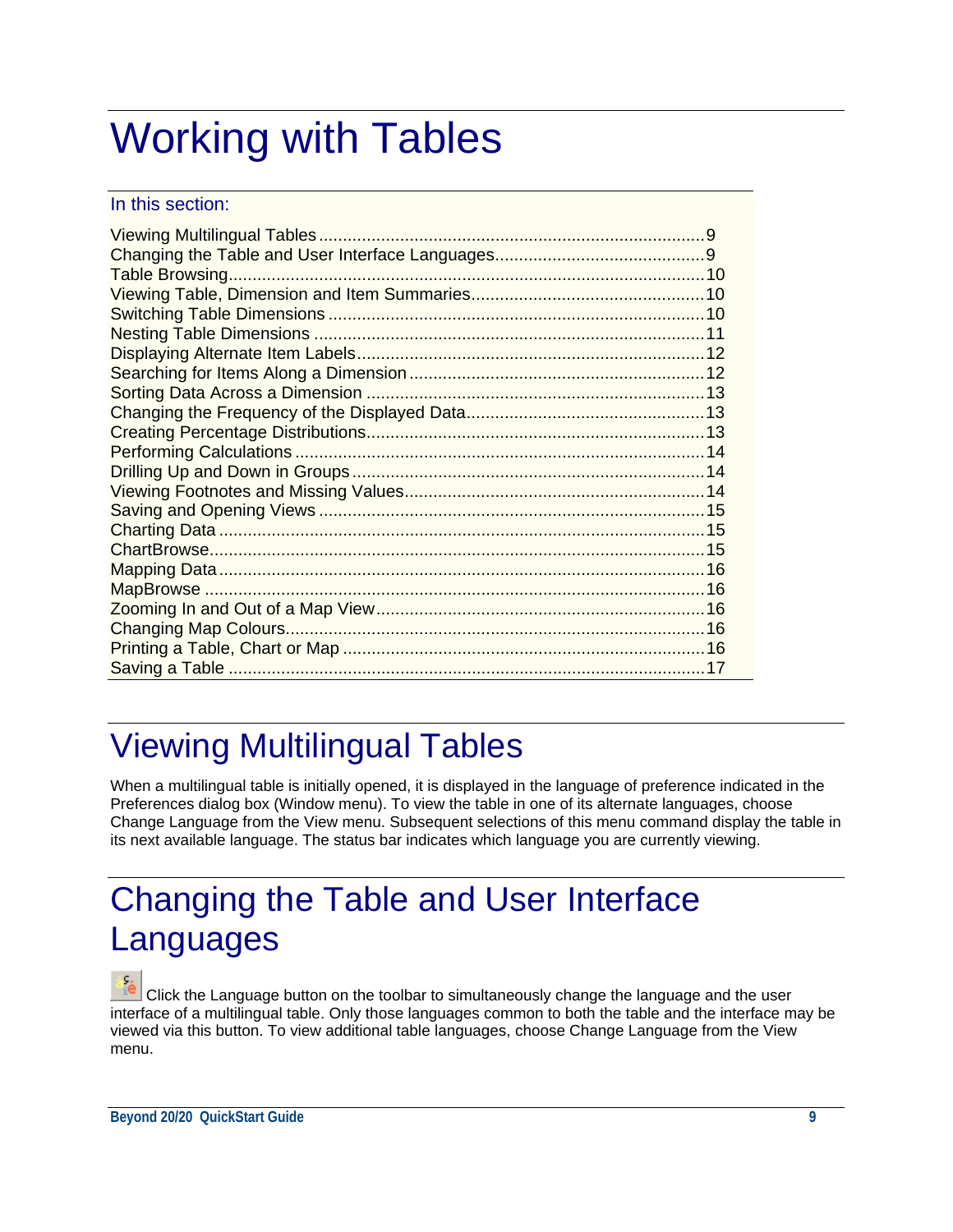# <span id="page-9-0"></span>Table Browsing

Once you have opened a table, you can browse through the items in any dimension.

To browse through the items shown in the Dimension Bar, first make a dimension active by clicking on its tile. You'll notice that the dimension is now shown in the Active Dimension Box. Click the Previous Item button or the Next Item button to browse through the data for the items in that dimension.

Dimension tiles in the Dimension Bar show the dimension name and the code or label of the item for which data is currently displayed.

| Previous Item<br><b>Button</b><br>Dimension          | Active Dimension Box<br>Iter    |                                | Professional Browser - [TAAH - North American Public Heal           X<br><u> - I리 지</u> |  |
|------------------------------------------------------|---------------------------------|--------------------------------|-----------------------------------------------------------------------------------------|--|
| ౚ<br>嗣<br>Project                                    |                                 |                                | Active Dimension<br>岴                                                                   |  |
| Units ( ): Interviews and Referrals<br>Dimension Bar | Next Item<br><b>Button</b>      | <b>All Projects</b><br>Feb1997 | Mar1997                                                                                 |  |
| Region<br><b>North America</b>                       | 2,434<br>(3)                    | 2,700                          | 2,790                                                                                   |  |
| Canada                                               | 782                             | 948                            | 975                                                                                     |  |
| <b>Maritimes</b>                                     | 28                              | 28                             | 28                                                                                      |  |
| Quebec                                               | 64                              | 79                             | 90                                                                                      |  |
| Ontario                                              |                                 | 143                            | 149                                                                                     |  |
| Toronto                                              | 137                             | 144                            | 149                                                                                     |  |
| Western Canada                                       | 553                             | 554                            | 559                                                                                     |  |
| <b>United States</b>                                 | $1,591$ (§)<br>$\bigcirc$ (2,§) | $1,662$ (§)                    | 1,659                                                                                   |  |
|                                                      |                                 |                                |                                                                                         |  |
| For Help, press F1                                   |                                 | 12/12                          | All Projects                                                                            |  |

# <span id="page-9-1"></span>Viewing Table, Dimension and Item Summaries

Summaries give additional textual information about the data you are are viewing. **File summaries** explain what's in a table, and can be viewed by selecting Summary from the File menu.

**Dimension** and **Item** summaries provide additional documentation specific to a dimension or item. To view a dimension summary or an item summary, click the Summary icon  $\bullet$  next to the dimension or item name.

# <span id="page-9-2"></span>Switching Table Dimensions

Once you have opened a table, you are in the **table view**. You can change your view of the table by dragging and dropping dimension tiles with the mouse, one at a time. Referring to the example shown in the Table Browsing ([10\)](#page-9-0) section, if you want to see Units across Time for the current region, North America, drag the Units dimension tile and drop it on the Region dimension tile. This shows the Units dimension along the rows, with Time remaining across the columns.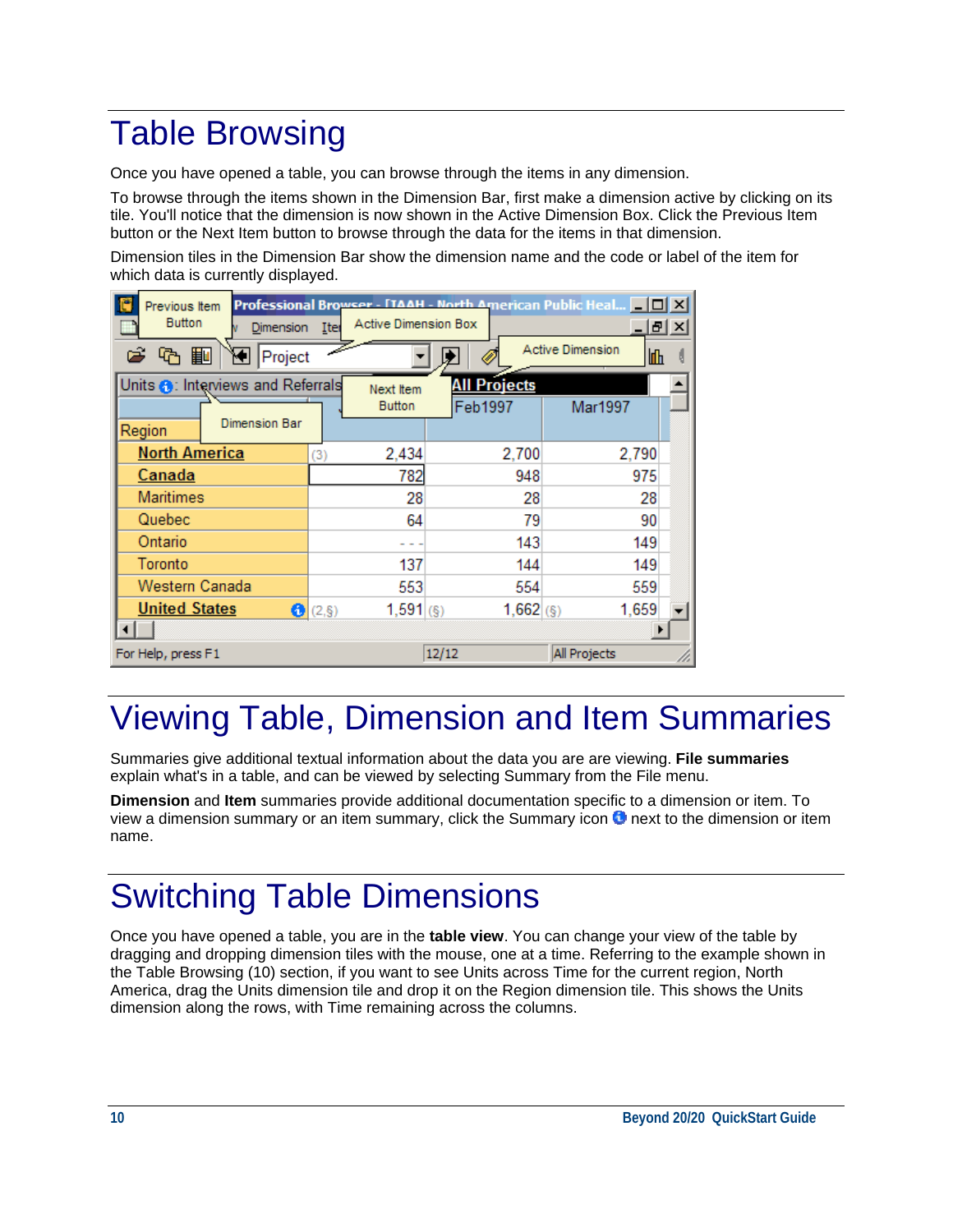# <span id="page-10-0"></span>Nesting Table Dimensions

**Nesting** means to show one dimension within another. You can view more than one dimension at the same time along either the rows or the columns by nesting dimensions.

With the left mouse button depressed, slowly drag the desired dimension tile (Units) from the Dimension bar to the top or bottom edge of the column labels, or to the right or left edge of the row labels (Region), until a thick line or highlight appears.

| <b>Beyond 20/20 Professional Browser - [IAAH - North American Public Healt <math>\Box</math> <math>\Box</math> X</b> |                           |                         |                        |       |
|----------------------------------------------------------------------------------------------------------------------|---------------------------|-------------------------|------------------------|-------|
| File Edit View Dimension Itom Data Window Help                                                                       |                           |                         |                        | _ 리 × |
| 削<br><b>Uni</b>                                                                                                      | <b>Dimension Bar Tile</b> |                         | 鼺<br>F<br>岫            |       |
| Units (b): Interviews and Referrals                                                                                  |                           | Project &: All Projects |                        |       |
| Date                                                                                                                 | Jan1997                   | Feb1997                 | Mar1997                |       |
| Region<br>я                                                                                                          |                           |                         |                        |       |
| <b>North America</b>                                                                                                 | 2,434<br>3)               | 2,700                   | 2,790                  |       |
| Canada                                                                                                               | 782                       | 948                     | 975                    |       |
| <b>Maritimes</b>                                                                                                     | 28                        | 28                      | 28                     |       |
| Quebec                                                                                                               | <b>Mouse Cursor</b>       | 79                      | 90                     |       |
| Ontario                                                                                                              | .                         | 143                     | 149                    |       |
| Toronto                                                                                                              | 137                       | 144                     | 149                    |       |
| Western Canada                                                                                                       | 553                       | 554                     | 559                    |       |
| <b>United States</b>                                                                                                 | $6$ Nsi<br>1.591 (s)      | $1,662$ (§)             | 1,659                  |       |
| Western US                                                                                                           | Highlight                 | 385                     | 390                    |       |
| <b>Central US</b>                                                                                                    | य ज<br>Ł.                 | 491                     | 499                    |       |
| Morthoget LIR                                                                                                        | 76                        | 70                      | 76                     |       |
| For Help, press F1                                                                                                   |                           | 2/2                     | Interviews and Referri |       |
|                                                                                                                      |                           |                         |                        |       |

Release the mouse button to nest the dragged dimension.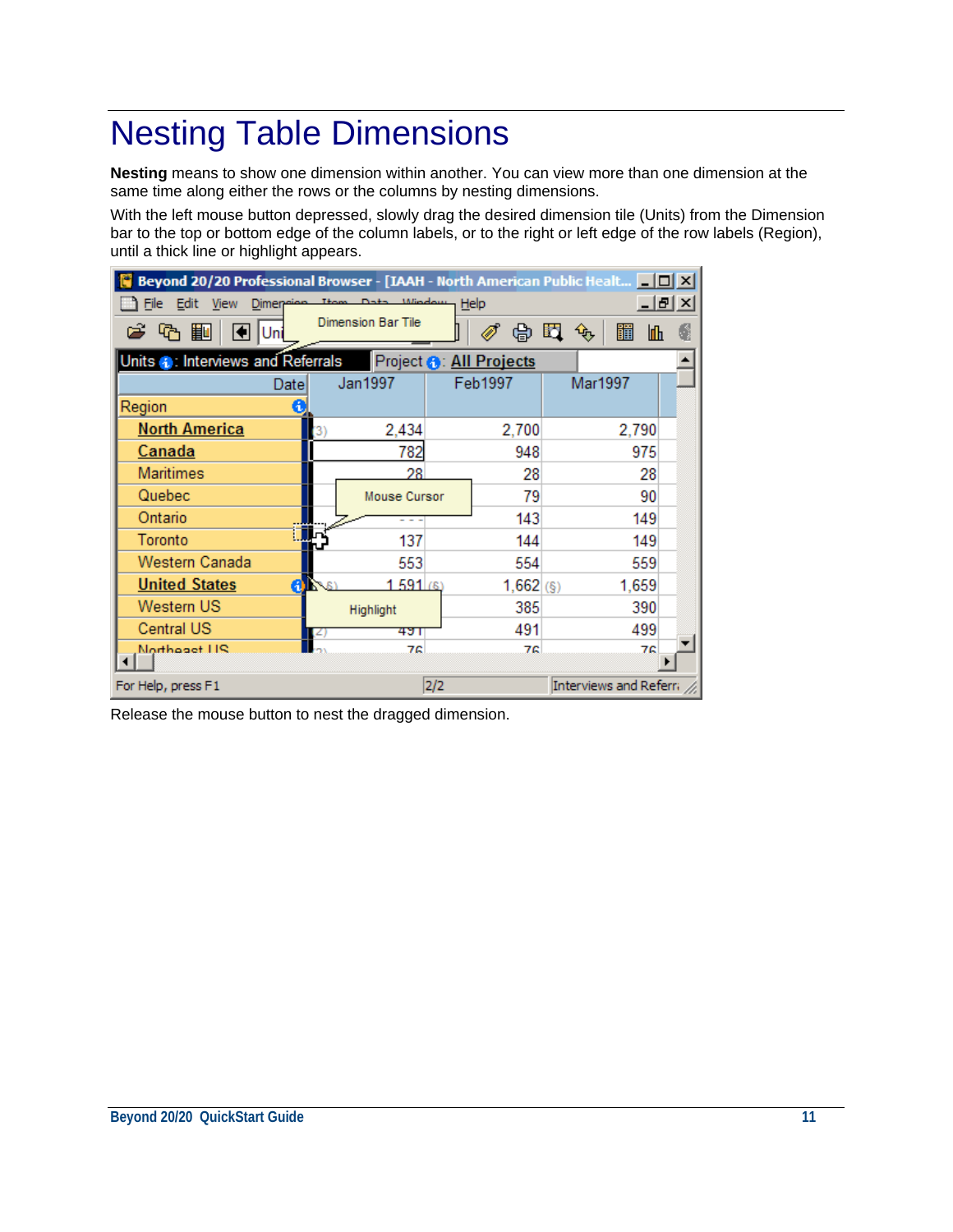| <b>Beyond 20/20 Professional Browser - [IAAH - North American Public Health Ca</b> 10 X |                             |                                 |                          |        |
|-----------------------------------------------------------------------------------------|-----------------------------|---------------------------------|--------------------------|--------|
| File Edit View Dimension Item Data Window Help                                          |                             |                                 |                          | 그리지    |
| $\mathfrak{G}$ point<br><b>E</b> Units                                                  |                             |                                 | 鼺<br>因<br>虛<br>ঞ্চ       | 0<br>岴 |
| Project &: All Projects                                                                 |                             |                                 |                          |        |
|                                                                                         |                             | Date                            | Jan1997                  | Feb19  |
| Region                                                                                  | <b><i><b></b></i></b> Units |                                 |                          |        |
| <b>North America</b>                                                                    | Interviews a                | <b>Nested Dimension</b>         | 2,434                    |        |
|                                                                                         | Program co                  |                                 | 5,891                    |        |
| Canada                                                                                  |                             | Interviews and Referrals        | 782                      |        |
|                                                                                         |                             | Program cost in US dollars      | 1,891                    |        |
| <b>Maritimes</b>                                                                        |                             | <b>Interviews and Referrals</b> | 28                       |        |
|                                                                                         |                             | Program cost in US dollars      | 67                       |        |
| Quebec                                                                                  |                             | Interviews and Referrals        | 64                       |        |
|                                                                                         |                             | Program cost in US dollars      | 164                      |        |
| Ontario                                                                                 |                             | Interviews and Referrals        |                          |        |
| For Help, press F1                                                                      |                             | 2/2                             | Interviews and Referrals |        |

### <span id="page-11-0"></span>Displaying Alternate Item Labels

Frequently there is more than one set of labels available for the items in a dimension. For example, there may be a short label and a longer, more descriptive label.

#### **To view the next set of labels for a dimension:**

- 1. Make the dimension active by clicking on the appropriate dimension tile.
- 2. Click the Next Label button on the toolbar.

### <span id="page-11-1"></span>Searching for Items Along a Dimension

You can reduce the items shown along a dimension by displaying only the ones you want.

#### **To search for items along a dimension:**

- 1. Make the dimension active by clicking on the appropriate dimension tile.
- 2. Click the Search button on the toolbar.
- 3. Do one of the following:
	- In the Search dialog box, select the Data field if you want to search the data, then enter minimum and/or maximum values to constrain your search. When you click OK, Beyond 20/20 searches the active items and shows only those items that have satisfied your criteria.
	- In the Search dialog box, select the non-data field you want to search, then enter the text string that you want to search for in the Text to Find box. When you click OK, Beyond 20/20 searches the field you selected and shows only those items that contain the text string specified.

Note: To jump to a desired item along a dimension, choose Find Next.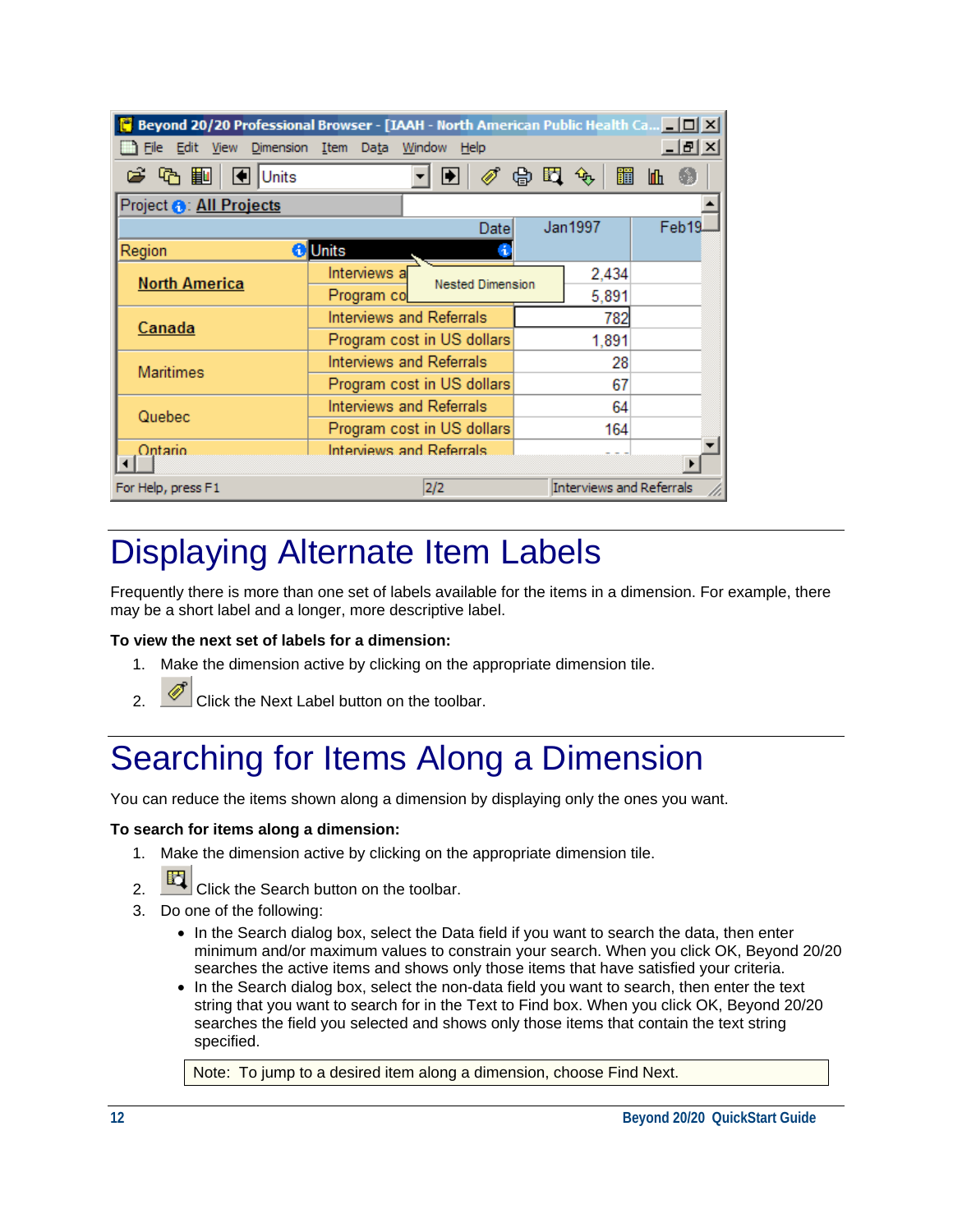### <span id="page-12-0"></span>Sorting Data Across a Dimension

You can sort items across a dimension to reorder them in the table view.

#### **To sort items across a dimension:**

- 1. Make the dimension active by clicking on the appropriate dimension tile.
- 2. Click the Sort button on the toolbar.
- 3. Do one of the following:
	- If you want to sort the dimension based on the data values, select the Data field in the Sort dialog box. Then select either Increasing or Decreasing, and click OK.
	- If you want to sort the dimension based on the codes or labels associated with it, select the non-data field that you want to sort, and then indicate the Sort Option and click OK.

## <span id="page-12-1"></span>Changing the Frequency of the Displayed Data

Many tables use time as a dimension. You may want to decrease the display frequency by aggregating the data. For example, if your table contains monthly data, you can average or sum the monthly values to produce annual data.

#### **To change the frequency of displayed table data:**

- 1. Choose Time Series from the View menu.
- 2. Select the desired display frequency.
- 3. Select the aggregation method you want Beyond 20/20 to use to compute the new data.
- 4. Click OK.

### <span id="page-12-2"></span>Creating Percentage Distributions

You can display numeric values distributed as percentages of row, column, or table totals.

#### **To calculate percentage distributions:**

- 1. Choose Distributions from the View menu.
- 2. Select the dimensions you want to include in the distribution calculation. Note that the row and column dimensions are automatically included in the distribution calculation.
- 3. Clear the check boxes for any items you want to exclude from the new distribution dimension.
- 4. Click OK.

Beyond 20/20 creates a new table view with a new dimension called Distributions. This dimension contains one item for each type of distribution you've selected.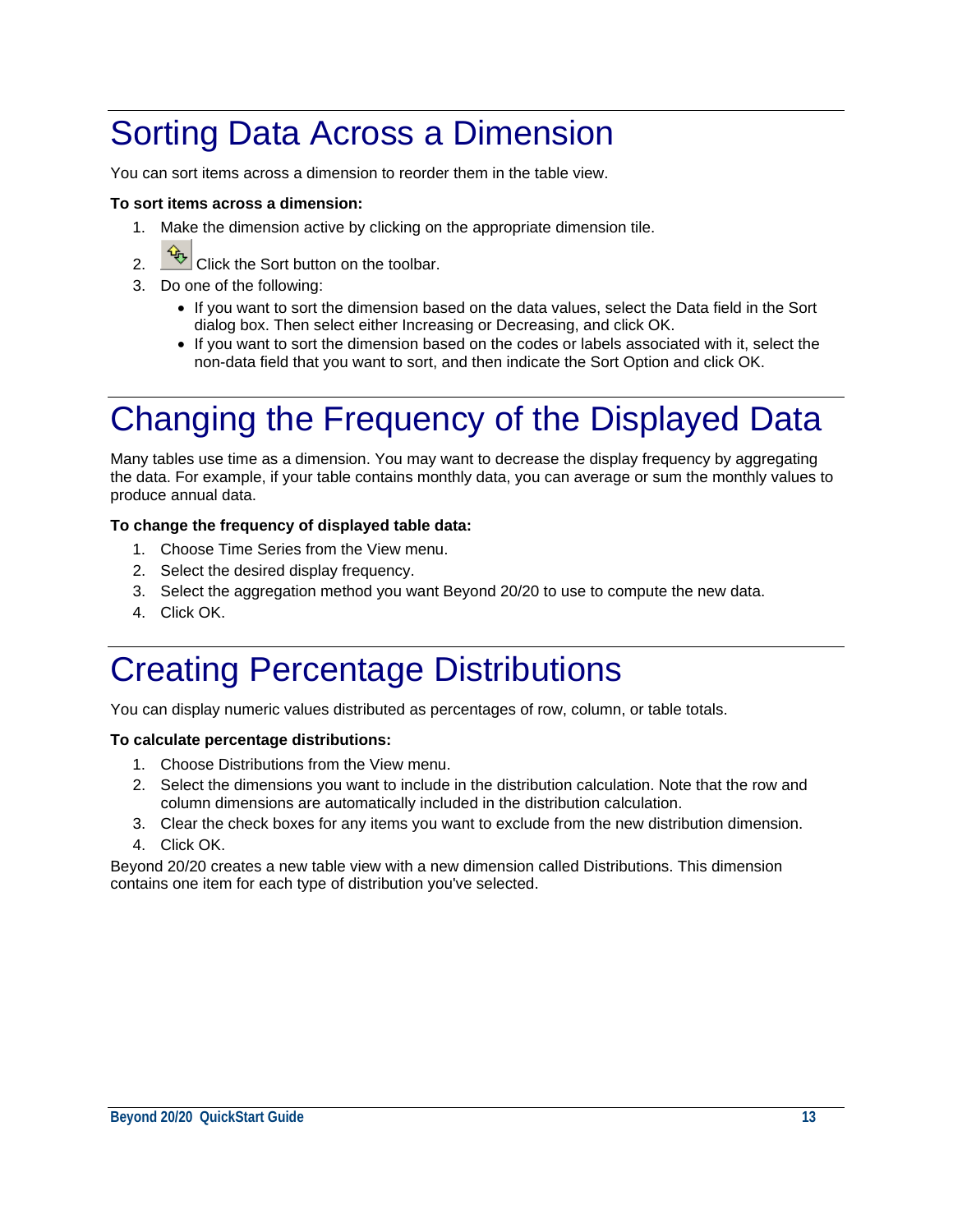# <span id="page-13-0"></span>Performing Calculations

You can apply formulas to items in a dimension to create a computed group. For example, you could sum two items together and divide the result by two to derive an average.

#### **To define a computed group:**

- 1. Choose Define Group from the Item menu.
- 2. Enter a unique name or group code to represent the result of the formula.
- 3. Choose the Computed Group type.
- 4. Enter a formula to describe how the new group is to be calculated. (For example, (item1+item2)/2.)
- 5. Click OK and proceed with the calculation of the group.

# <span id="page-13-1"></span>Drilling Up and Down in Groups

A group is an item that defines a hierarchy of other items. The name of an item that defines a group appears bold and underlined.

Items that are members of a group are identified by the word Member in the status bar. Groups are identified as Total Group, Computed Group, or Protected Group in the status bar.

#### **To drill down in a group:**

• Click the bold, underlined name of an item that defines a group.

#### **To drill up in a group:**

Drilling up means to display the item that defines a group. For example, drilling up on the item Alberta might display the group Canada.

Note: Any other groups that are on the same level in the group hierarchy as Canada will also be displayed, such as Mexico and the United States.

- 6. In the column or row dimension area, select an item that is a member of a group. (Items that are members of groups have the word Member in the status bar.)
- 7. From the Dimension menu, choose Drill Up (or else right-click the item and choose Drill Up). The item that defines the group appears. Its name is bold and underlined to show that it defines a group.

#### **To drill back in a group:**

Drilling back means to display the previous group view.

• Click the Drill Back arrow  $\leftarrow$  in a dimension tile. (A Drill Back arrow only appears after you have drilled down in a group.)

## <span id="page-13-2"></span>Viewing Footnotes and Missing Values

Footnotes may be identified by an indicator and/or by cell coloring. Footnote indicators, if present, appear coloured gray - in brackets - on the left-hand side of a table cell.

Missing value indicators appear colored gray on the right-hand side of a table cell.

#### **To view footnotes and missing values:**

• Hover over an indicator, or a colored cell, with your mouse cursor. The footnote appears in a popup. (In some cases, footnote popups may be disabled.)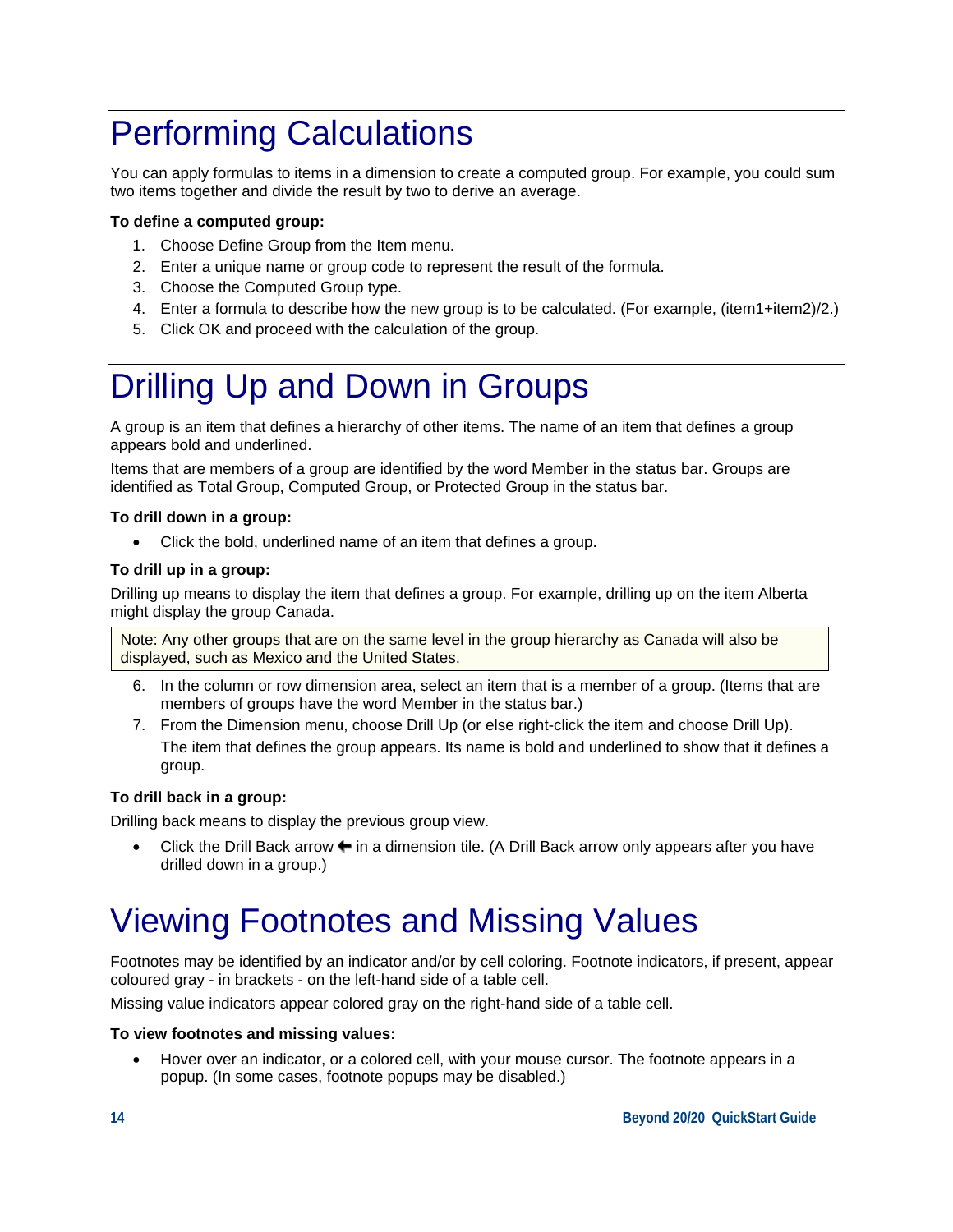# <span id="page-14-0"></span>Saving and Opening Views

A saved view is a personalized snapshot of a table that allows you to quickly recall a specific layout of a table without having to redefine its attributes. Dimension order and nesting, item selections, column widths, decimal settings, and time series aggregation are all examples of attributes that are stored in a view.

#### **To save or open a view:**

- To permanently change the default view of a table, you must have permission to modify the table. Arrange the table in the layout you wish to save and choose Save from the View menu. The next time you open the table the saved view will automatically appear.
- If you are in a read-only table or you don't want to permanently modify the default view of a table:
	- 1. Arrange the table in the layout you wish to save.
	- 2. Choose Save As from the File menu and clear the Include Numeric Data check box.
	- 3. Name the view and specify its location.
	- 4. Click OK.

A view saved in this fashion can be recalled by choosing Open from the View menu and selecting the view filename. This method of saving a view can also be used to save multiple views for one table.

# <span id="page-14-1"></span>Charting Data

You can choose from many chart types to display table data.

#### **To create a chart:**

- 1. Select the rows and/or columns that you want to chart.
- 2.  $\frac{d\mathbf{h}}{dt}$  Click the Display Chart button on the toolbar.
- 3. Right-click in the chart to display the Charting shortcut menu. Choose Chart Options to change the current chart type.
- 4. Click OK to return to the chart view.

### <span id="page-14-2"></span>**ChartBrowse**

The ChartBrowse feature lets you view a series of charts in rapid succession so you can quickly see trends and variations in the data.

#### **To browse items in a chart view:**

- 1. With the mouse pointer in the chart view, select one of the headings in the title of the chart to make that dimension active.
- 2.  $\boxed{\blacksquare}$  Use the Previous Item and Next Item buttons on the toolbar to chart the previous or next item.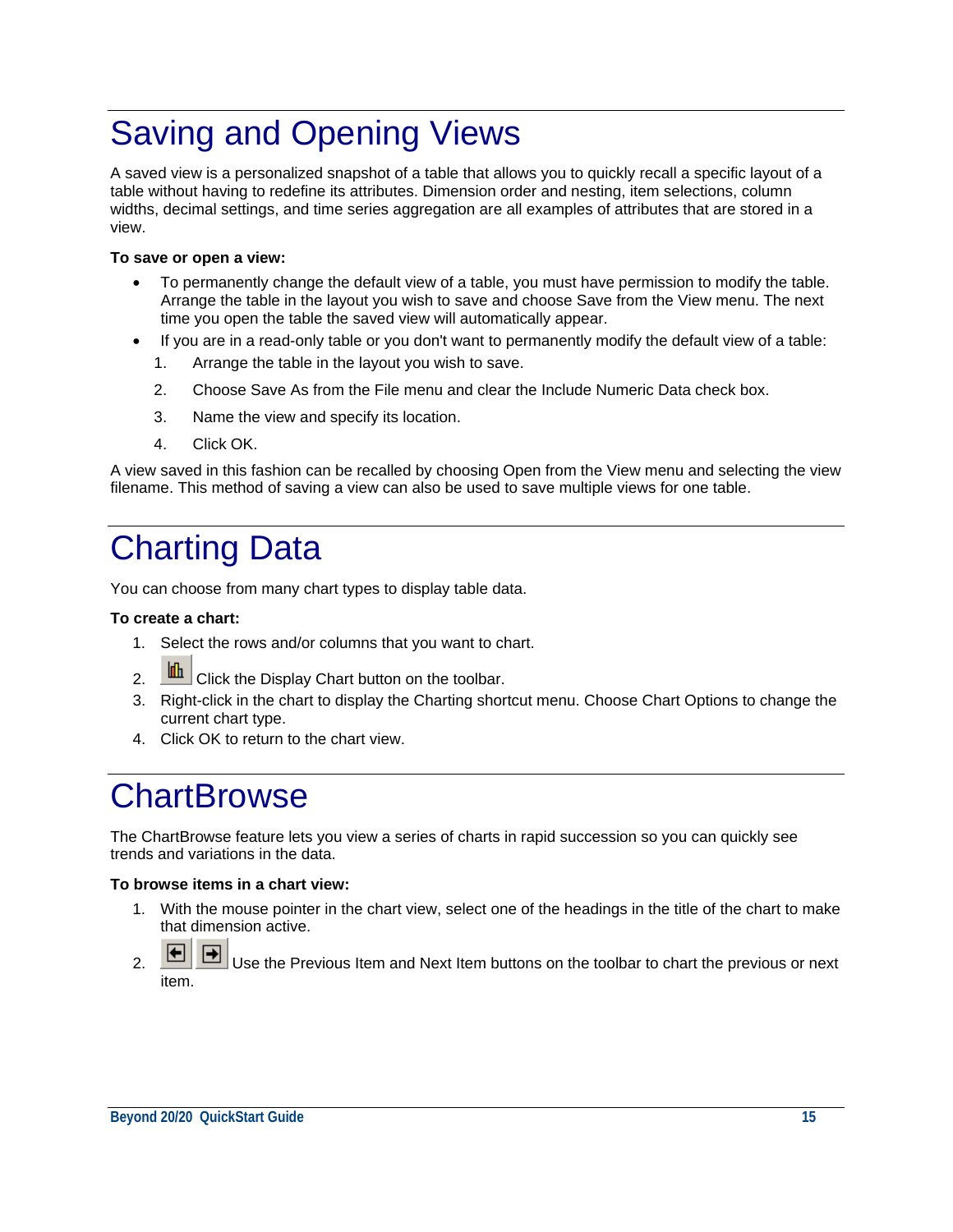## <span id="page-15-0"></span>Mapping Data

Some tables have a geographic dimension that has a map associated with it.

#### **To view the table data within its geographic context:**

- 1. In a table view, move the cursor to the item that contains the data you want to display on a map.
- 2.  $\bullet$  Click the Display Map button on the toolbar.

### <span id="page-15-1"></span>**MapBrowse**

The MapBrowse feature lets you view a series of maps in rapid succession (for data tables that support mapping). This feature provides a quick, easy way to view the trends and variations of the data.

#### **To browse items in a map view:**

- 1. With the mouse pointer in the map view, click on one of the headings in the title of the map to make that dimension active.
	-
- $2.$   $\boxed{\bigoplus}$   $\boxed{\rightarrow}$  Use the Previous Item and the Next Item buttons on the toolbar to display the previous or next item on the map.

## <span id="page-15-2"></span>Zooming In and Out of a Map View

#### **To zoom in to a region on a map:**

• Double-click on the region or the value that represents the region.

#### **To zoom out to a higher level on a map:**

• Double-click on the white space inside the map border.

## <span id="page-15-3"></span>Changing Map Colours

#### **To change the colours in a map:**

- 3. Right-click in a map view and choose Map Options.
- 4. Click in the Range Definition area that corresponds to the preferred method of data classification.
- 5. Use the Range colours drop-down menus to select the colours that you want to appear on your map.

# <span id="page-15-4"></span>Printing a Table, Chart or Map

#### **To print a table view, chart view, or map view:**

• Right-click to display the shortcut menu and choose Print.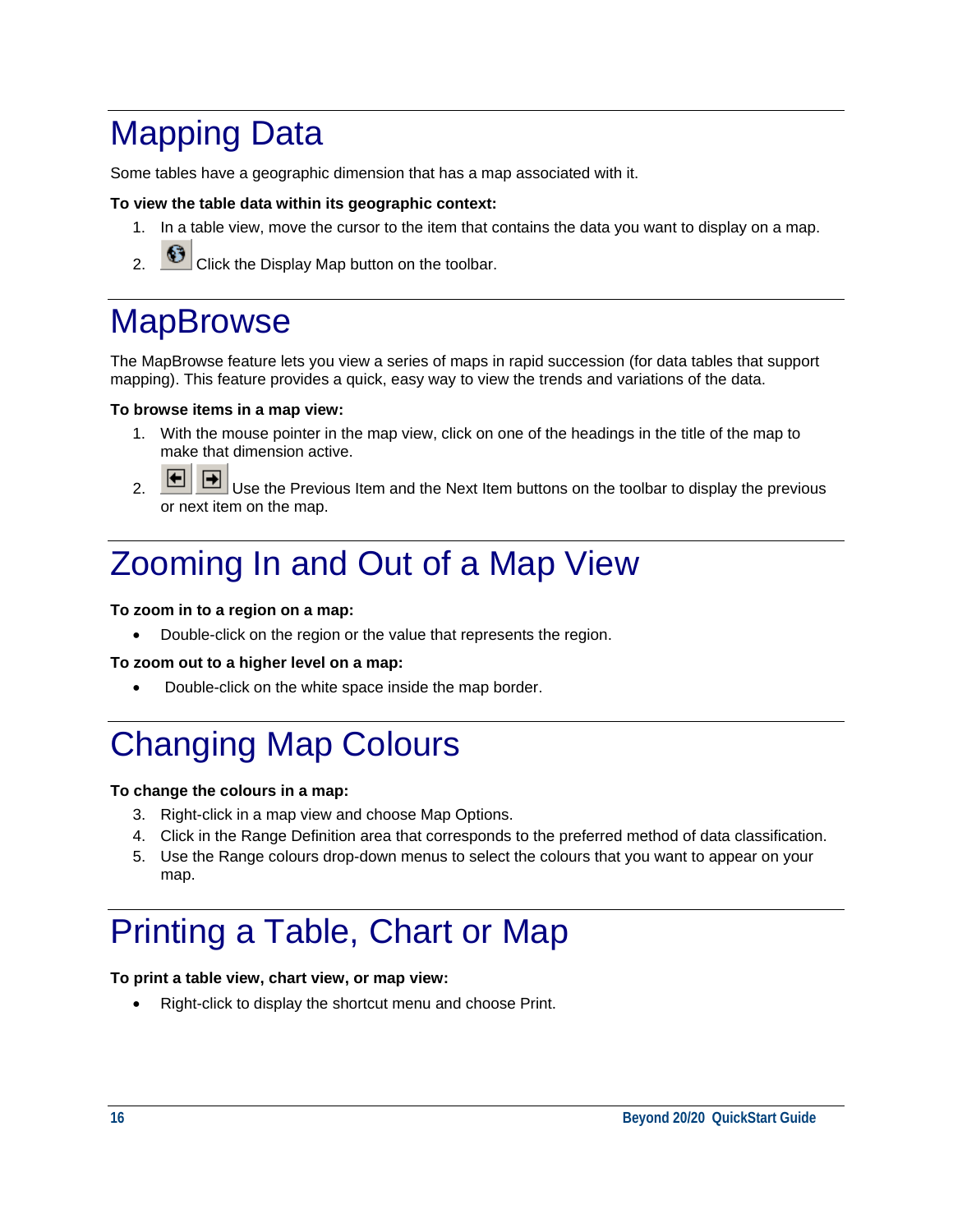# <span id="page-16-0"></span>Saving a Table

#### **To save a table (or a subset of one) as a new Beyond 20/20 table:**

• Choose Save As from the File menu.

You can also save Beyond 20/20 table data in several other formats, including dBase (.dbf), commaseparated values (.csv), and Lotus (.wks). When saving to any non-Beyond 20/20 format, first nest all the dimensions whose data you want to save along the rows and/or columns. See Nesting Table Dimensions  $(11).$  $(11).$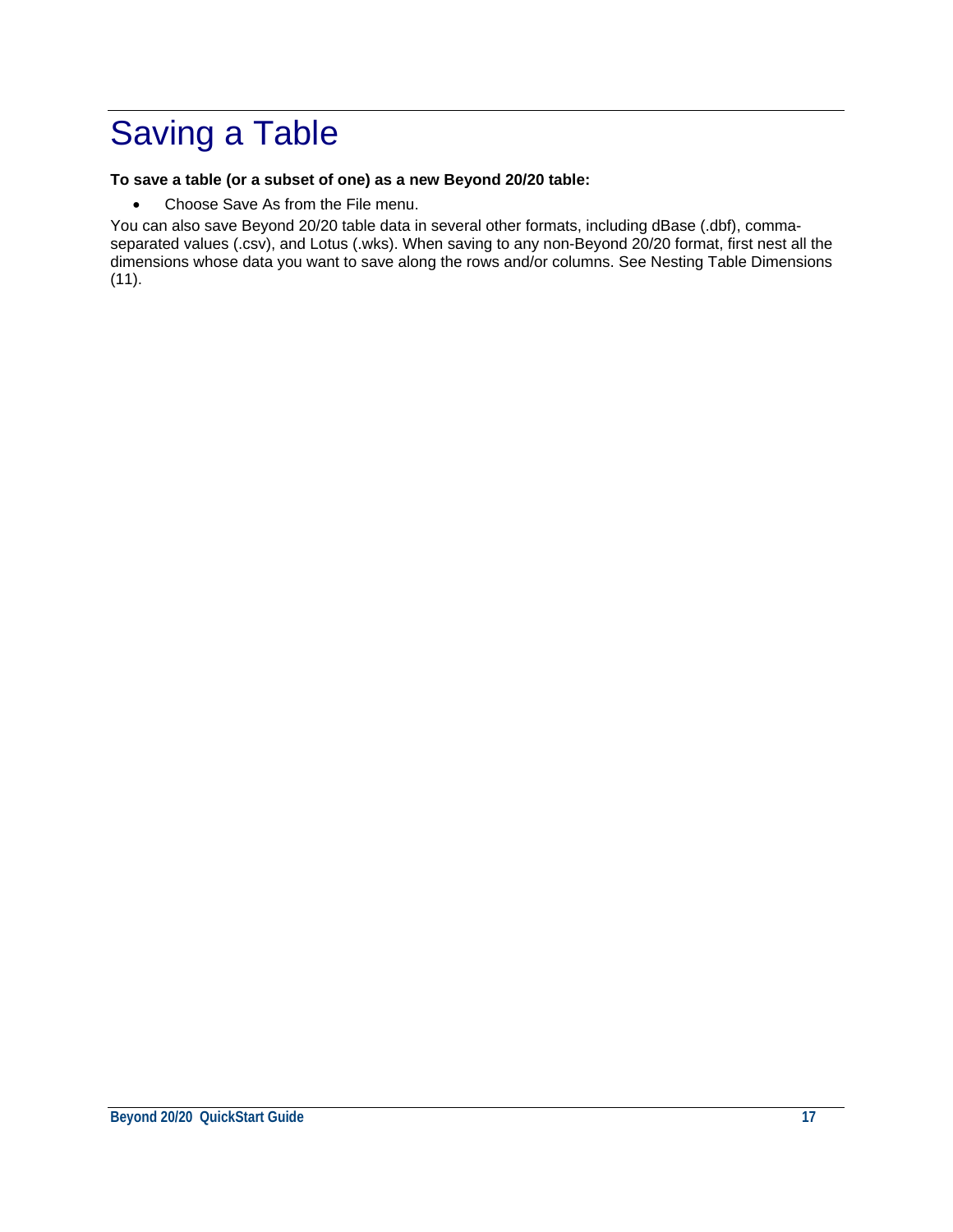# <span id="page-17-0"></span>Working with Extracts

In this section:

# <span id="page-17-1"></span>**Extracts**

When you open an extract, the Browser displays an empty table view and the Source Field bar - a list of source field tiles down the right side of the screen. Each source field tile represents one of the fields in the original data file.

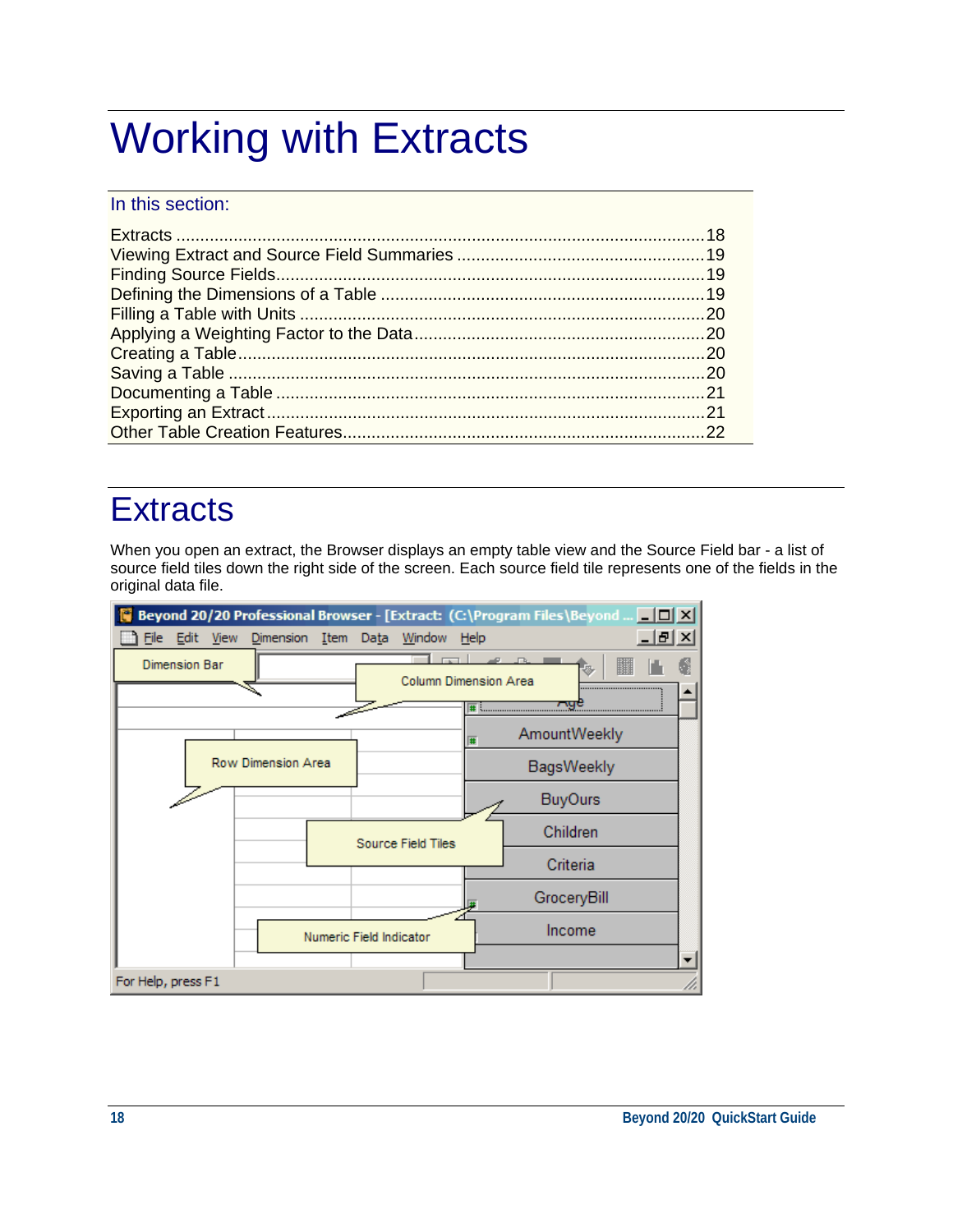### <span id="page-18-0"></span>Viewing Extract and Source Field Summaries

An extract summary contains descriptive information about the extract and lists the attributes of the extract.

#### **To view extract summary information:**

• Choose Extract Summary from the Data menu .

A source field summary contains descriptive information about a particular source field.

#### **To view a source field summary:**

• Right-click on a source field tile and select Source Field Summary.

### <span id="page-18-1"></span>Finding Source Fields

Source fields are the components of an extract. When positioned into an empty table view, they become the dimensions of a table or define the content of the table.

Often you have a large number of source fields to work with, so you need a way to find specific fields. The Find Source Field dialog box helps you do this.

#### **To find a source field:**

- 1. Choose Find Source Field from the Data menu. Initially, all categories and consequently all source fields are displayed.
- 2. Locate a particular field by searching for the field using the Search button or by selecting individual categories that may contain the source field you are looking for.
- 3. Once you have found a specific source field, select it and click OK. The Browser will position the cursor on the selected field in the Source Field bar.

### <span id="page-18-2"></span>Defining the Dimensions of a Table

Define the dimensions of a table by dragging your choice of source field tiles, one at a time, into the row and column dimension areas.

#### **To define table dimensions:**

- 1. Drag a source field tile into the row dimension area. The Browser highlights the area where the tile can be dropped.
- 2. Drag a second tile into the column dimension area.
- 3. Drag up to eight more source field tiles into the Dimension bar.

Tip: If you make a mistake, drag the tile back to the Source Field bar. You can also replace a dimension by dragging and dropping a new source field tile onto it.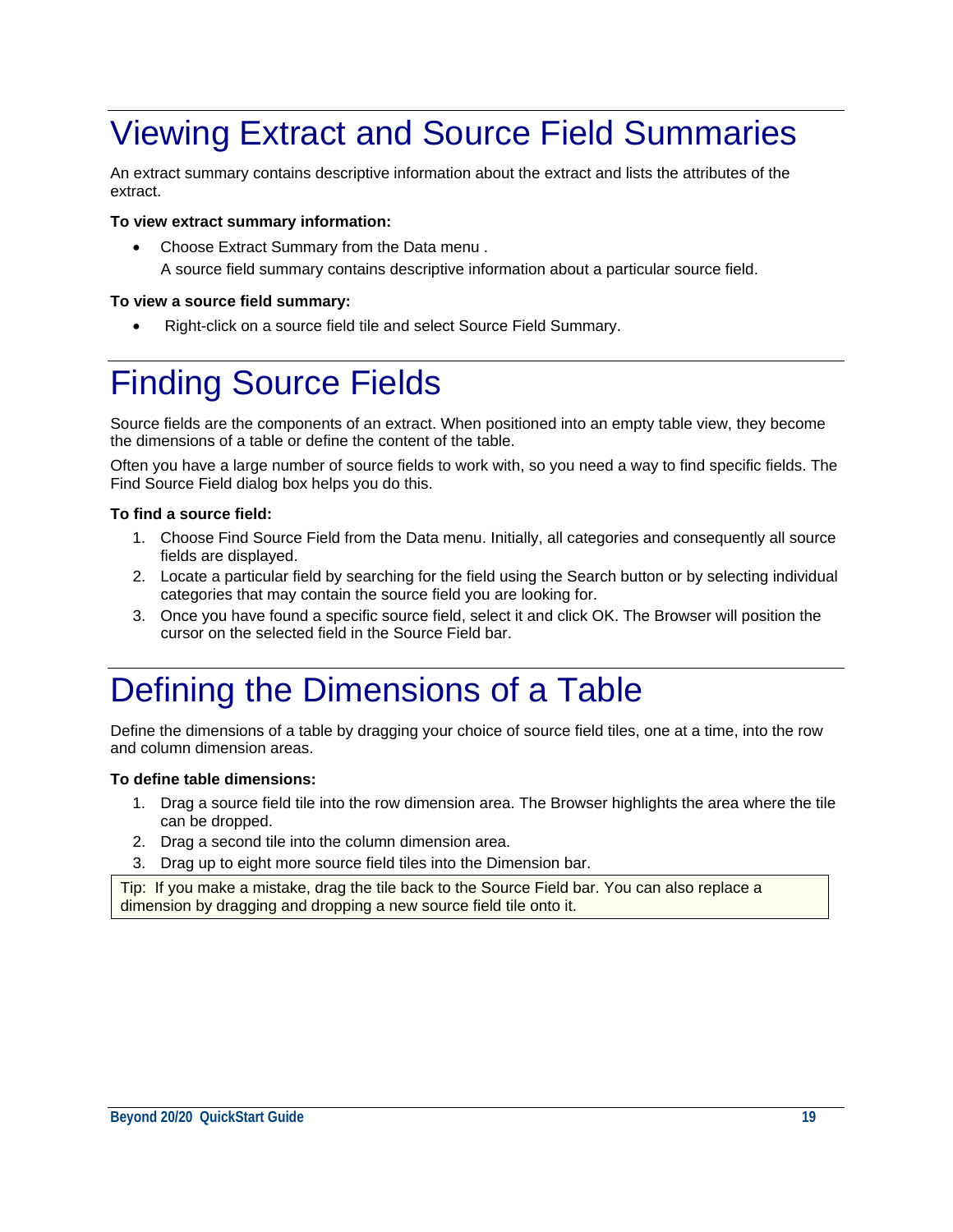# <span id="page-19-0"></span>Filling a Table with Units

8 If you want the table to be filled with counts, you can create the table now by clicking the Go button on the toolbar. However, you may want to have other data values aside from counts in the table. Just drag and drop tiles associated with numeric values into the cell area of the table view.

Beyond 20/20 creates a new dimension called Units containing one item for each tile you move into the cell area. As you drop the tiles, Beyond 20/20 lets you choose which statistical value related to the source field will be used to fill the table. For example, you can choose sums, averages, or minimum or maximum values.

# <span id="page-19-1"></span>Applying a Weighting Factor to the Data

If you are working with an extract that represents data collected from a survey there will probably be at least one field that contains weights. Weights are used to generate population-based tables from sample survey data.

An extract is pre-weighted if one of the weight fields is dimmed in the Source Field bar. Tables built from a pre-weighted extract will automatically contain weighted values.

**To set a weight field, or to clear or change a previously set weight:** 

- 1. Choose Set Weight Field from the Data menu.
- 2. Select or clear the Use Weight Field check box. If selected, click on the numeric source field that you want to use as the weight field.
- 3. Click OK.

### <span id="page-19-2"></span>Creating a Table

 Once you have defined a table, you can create it by clicking the Load Data (Go) button on the toolbar.

# <span id="page-19-3"></span>Saving a Table

#### **To save a table (or a subset of one) as a new Beyond 20/20 table:**

• Choose Save As from the File menu.

You can also save Beyond 20/20 table data in several other formats, including dBase (.dbf), commaseparated values (.csv), and Lotus (.wks). When saving to any non-Beyond 20/20 format, first nest all the dimensions whose data you want to save along the rows and/or columns. See Nesting Table Dimensions [\(11\)](#page-10-0).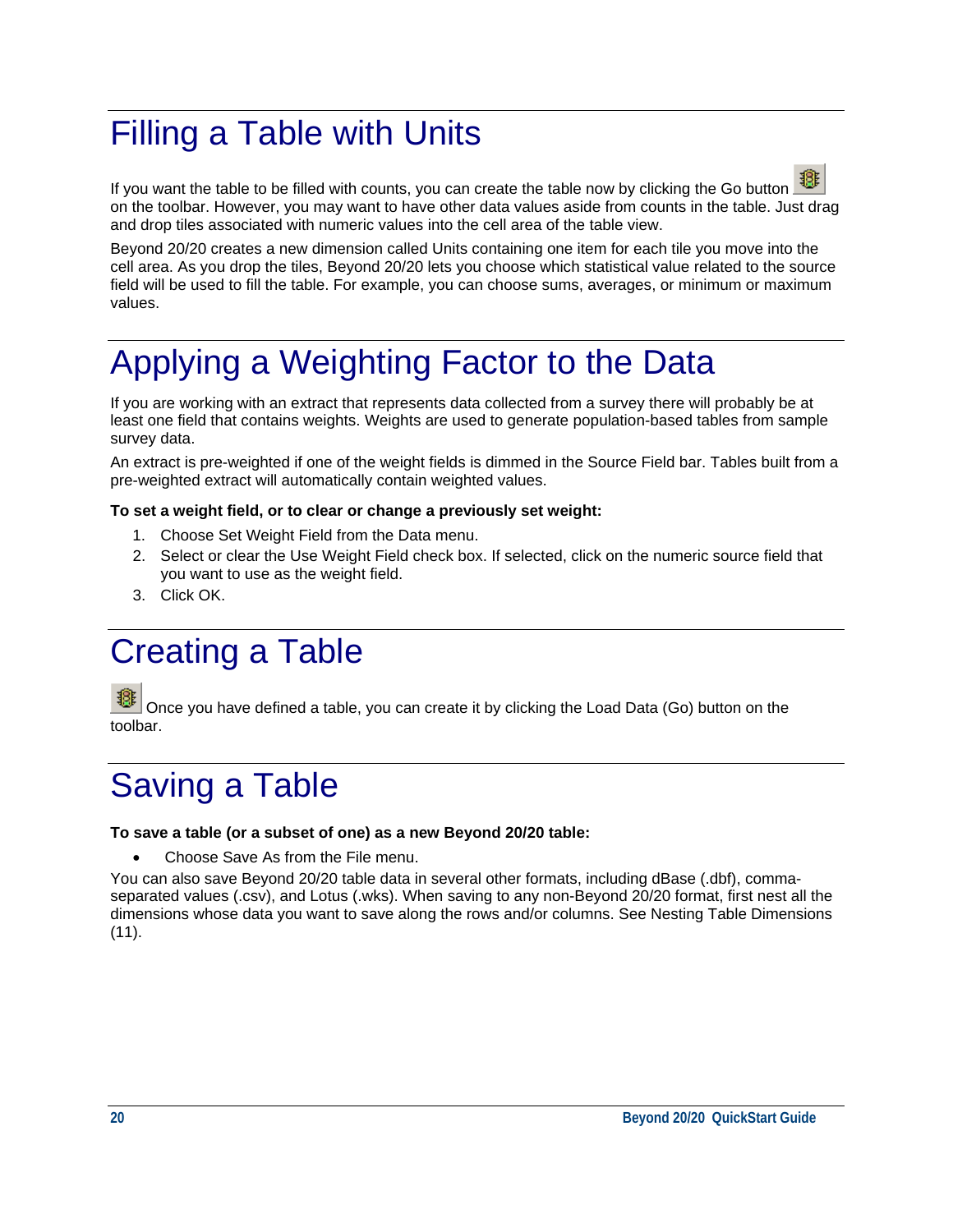# <span id="page-20-0"></span>Documenting a Table

#### **To document a table:**

- 1. Choose Summary from the Edit menu, and then choose File.
- 2. If desired, check Use HTML Editor for Summary.

Caution: First read the section on using HTML in summaries in the Browser help.

- 3. Enter a Title and **Category**. These will appear in the Find dialog box.
- 4. If you wish, enter keywords to help you find the table later, and notes to provide additional information. (You can enter notes in HTML format, including hyperlinks, even if you are not using the built-in HTML editor. See the online help for more information.)
- 5. Click OK.

Note: After you save and close the table the extract view reappears and you are ready to build another table.

### <span id="page-20-1"></span>Exporting an Extract

Data from an extract can be saved to dBase, SAS, SPSS, or plain text file formats.

#### **To export an extract:**

- 1. Choose Save Extract As from the File menu.
- 2. Enter a new file name, type, and location for the extract, and then click Save. The Export Extract dialog box appears.
- 3. Select the source fields you want to export, and then click OK.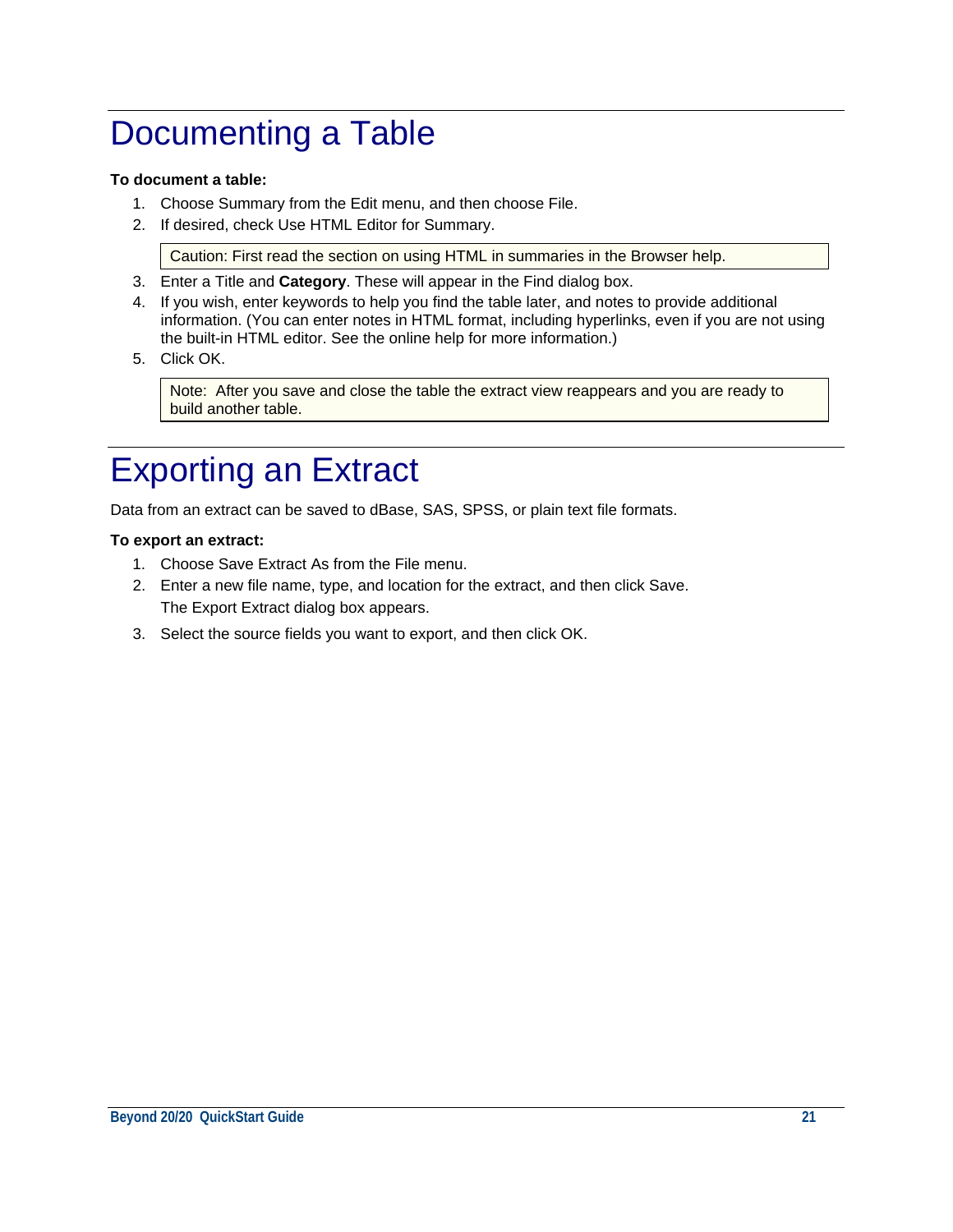### <span id="page-21-0"></span>Other Table Creation Features

The Data menu contains commands that you can use to further customize your table.

- The Define Recode command lets you create a new source field tile based on an existing coded field. Use this feature to combine items from an original source field. For example, for the source field Marital Status, the codes for Single, Divorced, and Widowed could be combined to form a new code called Unmarried.
- The Define Bands command lets you create a new source field tile based on an existing numeric field. Use this feature to redefine the default bands of an existing source field. For example, if Age is a source field, then you might wish to change five-year bands to ten-year bands.
- The Define Derived Field command lets you create a new source field tile using arithmetic operations on one or more existing source fields. For example, given Net Income and Taxes as two source fields, you can add them to create a new tile called Gross Income.
- The Record Constraints command lets you create a table subject to certain criteria or constraints. For example, if Sex and Age are two of your source fields, you could create a table that contains data only for females between the ages of 15 and 24.

See the Browser Online Help or the Beyond 20/20 Browser User Guide for further information on how to use these commands. The User Guide is provided in all supported languages in your Browser setup's Document folder.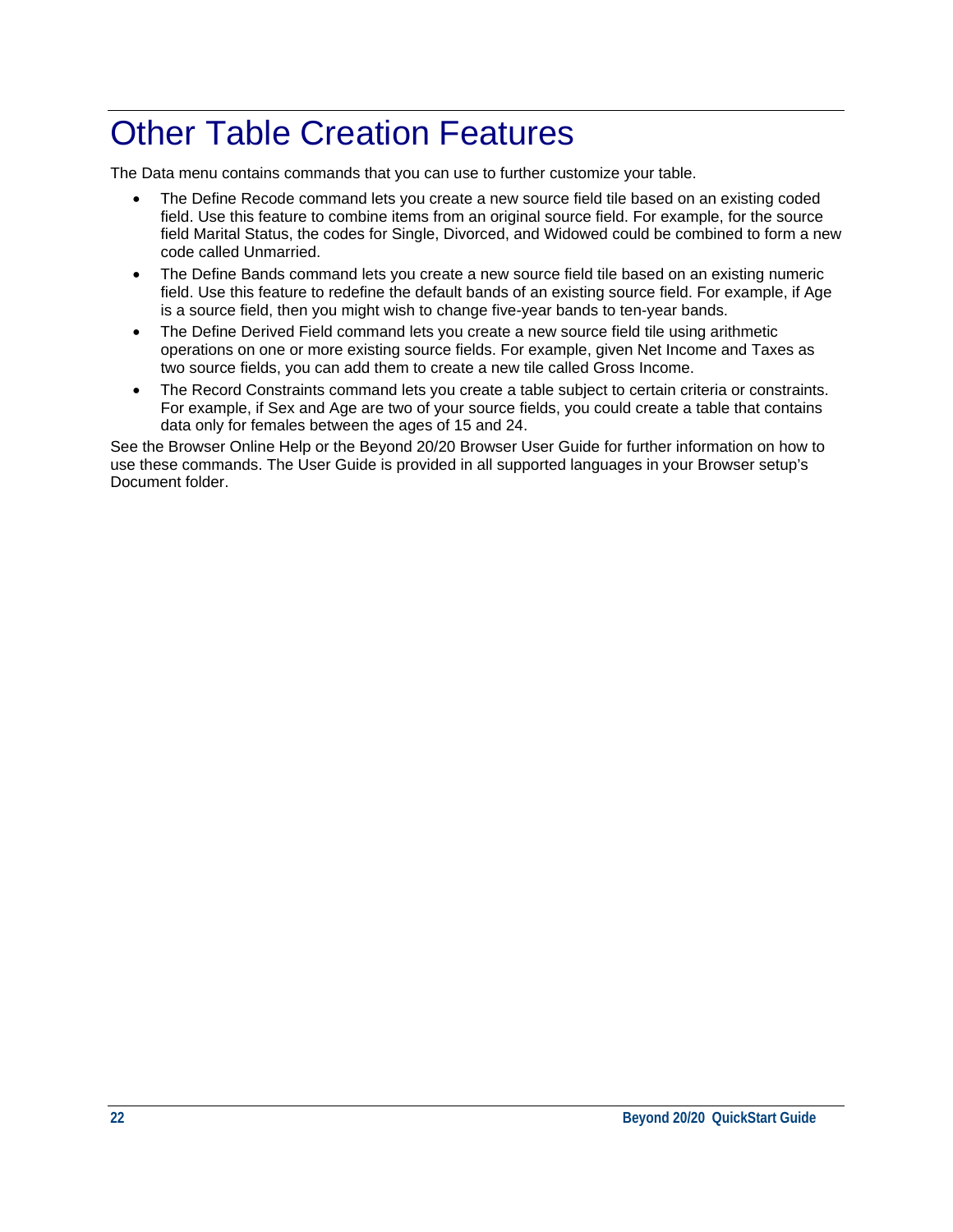# <span id="page-22-0"></span>**Glossary**

#### <span id="page-22-1"></span>active

Currently selected. Any window and/or object that is currently selected is active. When an object is active, the Browser highlights it to show that it is selected. Browser commands affect the active object.

#### <span id="page-22-2"></span>aggregate

To calculate a single data value which summarizes the data associated with more than one consecutive period of time.

#### <span id="page-22-3"></span>ANSI character set

The American National Standards Institute 8-bit character set.

#### <span id="page-22-4"></span>application

A computer program such as a word processing program or spreadsheet program.

#### <span id="page-22-5"></span>application window

The window that contains your workspace, the menu bar, and (if available) a toolbar. Document windows are displayed in the workspace.

#### <span id="page-22-6"></span>band

A range of numeric values associated with a numeric source field.

#### <span id="page-22-7"></span>base frequency

The actual frequency at which the data is recorded in the table.

<span id="page-22-8"></span>category

A name that is used to classify similar Beyond 20/20 tables, extracts and source fields of an extract according to subject.

#### <span id="page-22-9"></span>cell

The smallest unit of data in a table view. The number that is displayed in a cell is common to all of the items on display, including the items in the Dimension bar and the intersecting items in the column and row dimensions.

#### <span id="page-22-10"></span>check box

A small square box that is displayed beside an option in a dialog box. It can either be selected or cleared. When an option is selected, a check mark appears in the check box.

#### <span id="page-22-11"></span>code

A symbolic value that uniquely identifies an item. A code can be an abbreviation or a combination of numbers and letters.

#### <span id="page-22-12"></span>column

A sequence of numeric values related to the column dimension of a table view. A column contains one value for each row in the view.

#### <span id="page-22-13"></span>column dimension

The dimension whose items are currently on display in the columns of a table view.

#### <span id="page-22-14"></span>current directory

The directory from which you are currently opening files from, or saving files to. The path in the Open dialog box names the current directory.

<span id="page-22-15"></span>cursor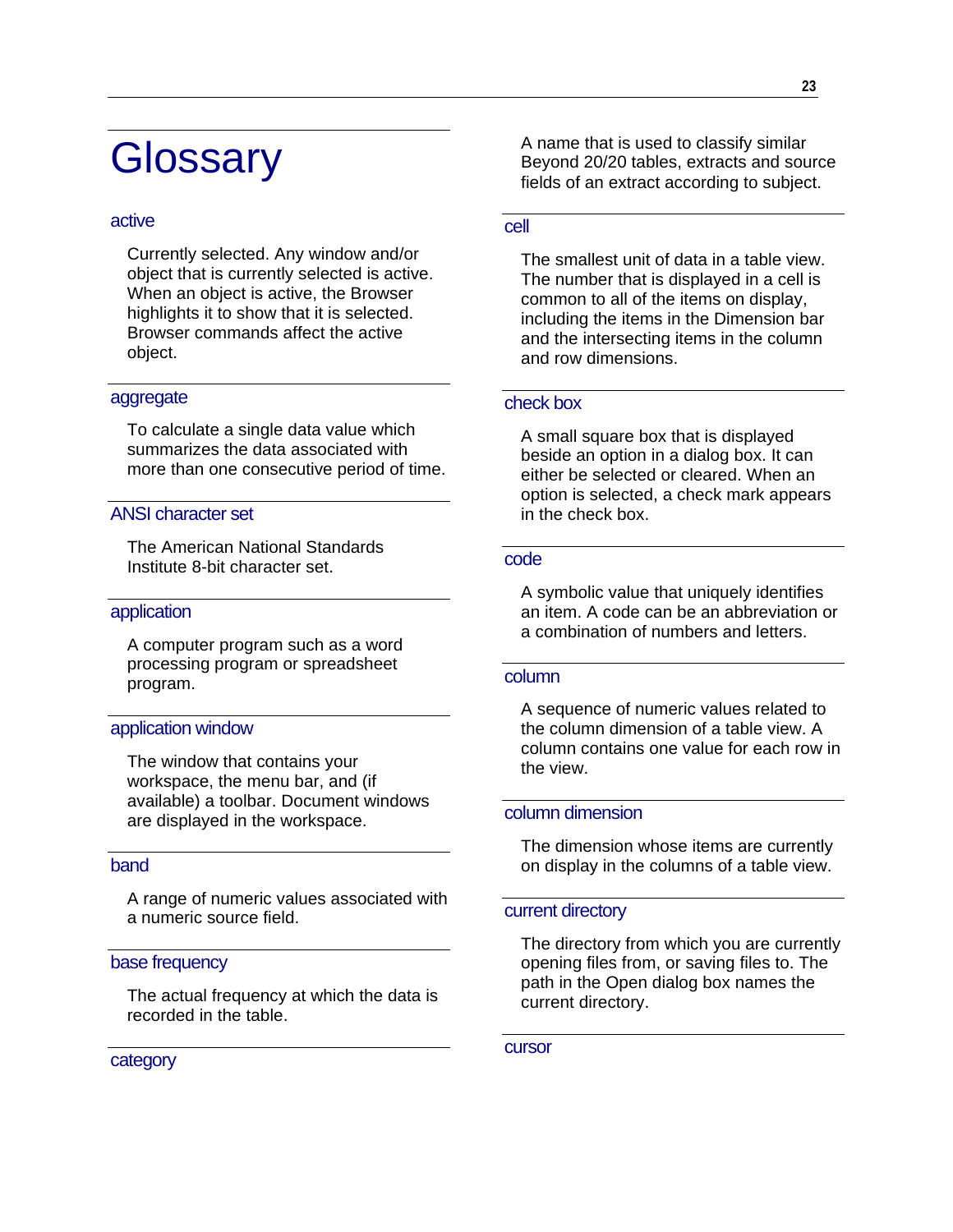The border that highlights the active cell in a table view. You can move the cursor from one cell or item to the next using the Previous Item and Next Item buttons.

#### <span id="page-23-0"></span>data type

A classification of the data in a source field. The data in a source field is classified as either "Coded" or "Numeric". A coded source field contains one code for each record of the source file, and each code has a specific meaning. An example of a coded field is Sex (Code '1'=Male, Code '2'=Female). A numeric source field contains a numeric value for each record of the source file and each value can be different. An example of a numeric field could be 'Salary'.

#### <span id="page-23-1"></span>defaults

The start up options that are preselected in the Browser software. You can override the default settings by specifying new ones after you start the Browser for the first time.

#### <span id="page-23-2"></span>desktop

The background of the screen, on which all application windows and icons appear.

#### <span id="page-23-3"></span>dialog box

A window that the Browser displays to request information. Dialog boxes have options you can select to influence the outcome of a command.

#### <span id="page-23-4"></span>dimension

An aspect of the data (such as sex or region), which is broken down into one or more items (such as male and female, or Canada and U.S.A.). A dimension can be displayed in a dimension tile or along the columns or rows of a table view.

#### <span id="page-23-5"></span>dimension definition file

A file containing the codes and labels associated with either a dimension of a table or a source field of an extract. If related to a source field, this file also contains all the data associated with the source field. These files can also contain complete classification systems for the dimensions or source fields they represent. These files have an (.ivd) extension.

#### <span id="page-23-6"></span>dimension view

A window which shows all codes and labels that are associated with a dimension of a table or with a source field of an extract.

#### <span id="page-23-7"></span>dimmed

Unavailable or disabled. A dimmed button or command is displayed in gray to show that it cannot be selected.

#### <span id="page-23-8"></span>directory

A named area in the file storage structure on a disk. Directories are used to organize groups of related files. A directory can contain subdirectories.

#### <span id="page-23-9"></span>display frequency

The selected interval of time between consecutive items on display in a time series dimension.

#### <span id="page-23-10"></span>document window

A window inside the application window. A document window can contain a table view, a dimension view, a chart view, or a map view.

#### <span id="page-23-11"></span>drag

To move an object on the screen from one area to another, or to select multiple choices or objects from a dialog box option or a view.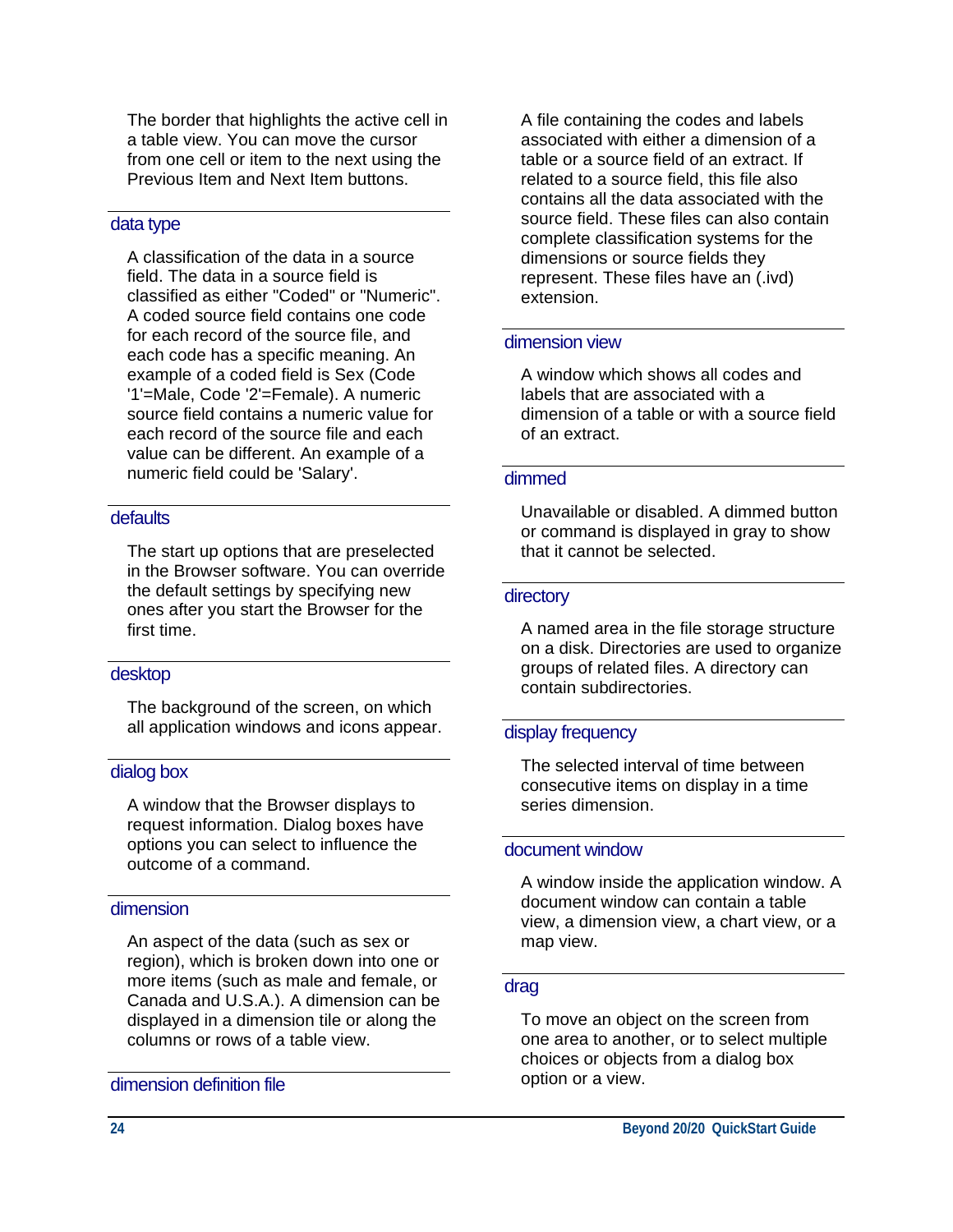To drag, position your cursor over the object you want to relocate or select. Click on and hold the left mouse button, then move the mouse. As the mouse is moved, either the object is repositioned on the screen, or multiple choices/items are selected.

#### <span id="page-24-0"></span>drill back

To return to the previous group view. A Drill Back arrow only appears after you have drilled down in a group.

#### <span id="page-24-1"></span>drill down

To show the items that are members of a group.

#### <span id="page-24-2"></span>drill up

To show the item that defines a group. Items that define groups appear bold and underlined.

#### <span id="page-24-3"></span>drive

A device that is used to store and retrieve the information on a disk. Letters (for example, C: and H:) are used to identify the drives that are available on your computer and/or network.

#### <span id="page-24-4"></span>drop

To release the left mouse button after an object has been repositioned on the screen. When the button is released, the object is displayed wherever the mouse pointer is currently pointing.

#### <span id="page-24-5"></span>export

To extract data from an existing file format and translate it into a different format.

<span id="page-24-6"></span>extension

The period character and up to three characters at the end of a file name. An extension can identify the kind of information a file contains. For example, Beyond 20/20 tables are named with the '.ivt' extension.

#### <span id="page-24-7"></span>extract

A set of files created by the Beyond 20/20 Builder which is optimized to create rapid table creation with the Beyond 20/20 Browser. An extract is made up of one extract file (.ivx) and one dimension definition file (.ivd) for each source field associated with the extract.

#### <span id="page-24-8"></span>extract file

An ASCII file containing summary documentation about the extract as well as references to each of the dimension definition files associated with each source field related to the extract.

#### <span id="page-24-9"></span>field

A set of codes or a set of labels for all of the items in a dimension.

#### <span id="page-24-10"></span>file format

The way information is structured inside a file. To access the data in a file, an application must be able to read and interpret the file format.

#### <span id="page-24-11"></span>file name

The name of a file. A file name can contain up to eight characters, followed by an optional file name extension.

#### <span id="page-24-12"></span>font

The size and common design attributed to a set of letters, numbers, punctuation marks, and symbols.

<span id="page-24-13"></span>footnote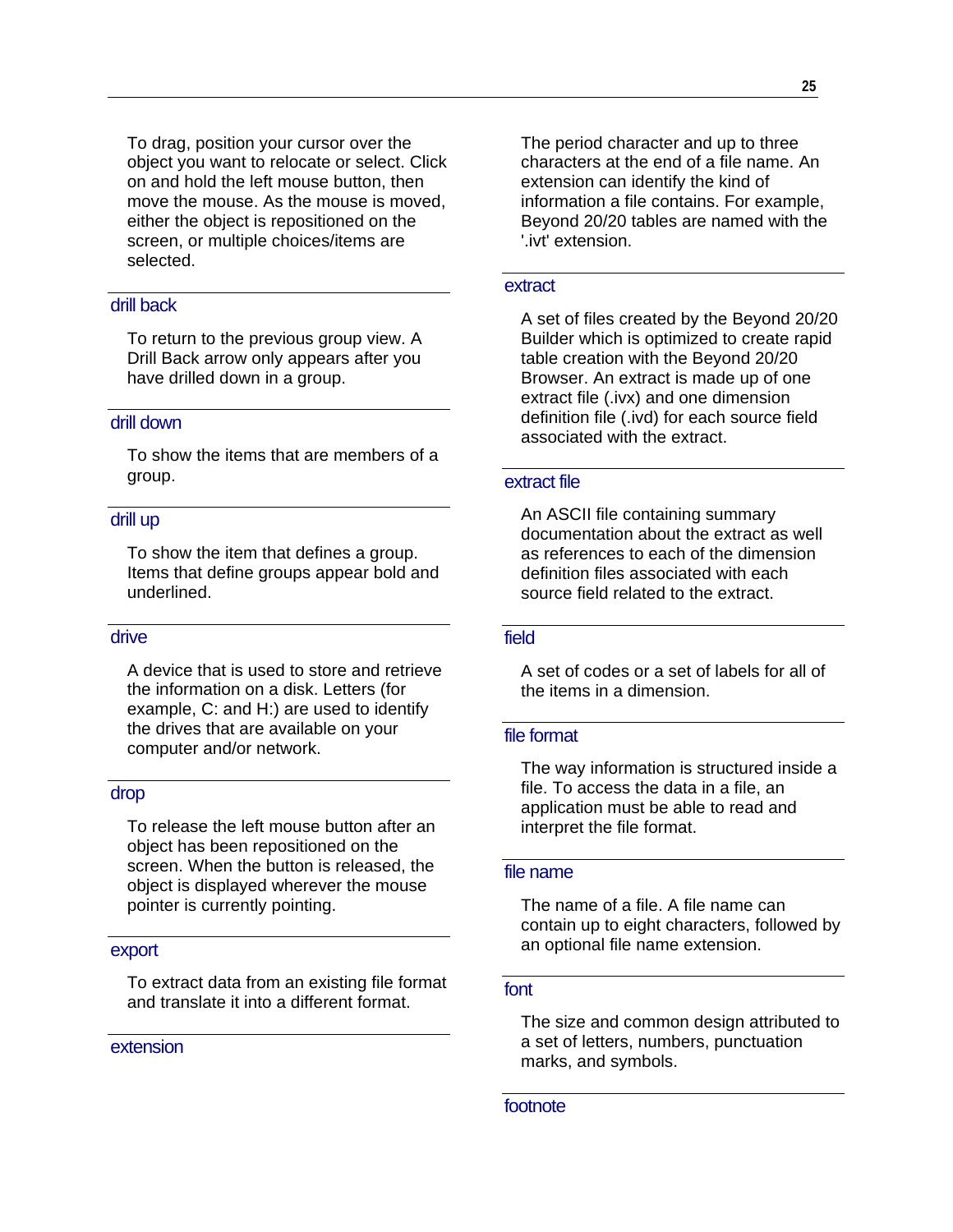A textual description that provides information about the data in a cell. To view a footnote as a popup, place your mouse cursor over a cell that contains a footnote indicator. (In some cases, display of footnote indicators and popups may be suppressed. Footnotes can also be indicated by cell coloring.)

#### <span id="page-25-0"></span>footnote indicator

The visible marker in a table cell that indicates a footnote is present. Footnote indicators are gray in color and they appear in brackets on the left-hand side of a table cell. (In some cases, display of footnote indicators and/or footnote descriptions may be suppressed. Cell coloring may also be used to indicate that a footnote is present.)

#### <span id="page-25-1"></span>group

An item in a dimension that has an underlying hierarchical structure.

#### <span id="page-25-2"></span>highlight

To make an object on the screen stand out by displaying it in reverse video or in color. Highlighting indicates that an object is selected, and that it will be affected by the next command.

#### <span id="page-25-3"></span>icon

A graphic object that represents an application, a document, or a minimized window.

#### <span id="page-25-4"></span>import

To bring new data into an existing file format.

#### <span id="page-25-5"></span>index numbers

The sequential numbers in the column on the left side of the dimension view window. There is one index number for each item in the dimension.

#### <span id="page-25-6"></span>item

An element of a dimension. An item can be identified by its unique code. It may have one or more labels assigned to it.

#### <span id="page-25-7"></span>keyword

A word that you can search for (using the Search Components dialog box) to locate relevant tables quickly.

#### <span id="page-25-8"></span>label

A word or series of words that name a person, object, or place. A label could also be a time value (such as day, month, quarter, or year), a symbolic value (such as a combination of letters and numbers, or an abbreviation), or a unit of measurement.

#### <span id="page-25-9"></span>local

Directly connected to one of the ports on your computer.

#### <span id="page-25-10"></span>maximize

To enlarge a window to its maximum size, or to turn the selected icon into the active window by choosing the Maximize command from the icon's Control menu.

#### <span id="page-25-11"></span>minimize

To collapse a window or a document into an icon by choosing the Minimize button, or by choosing the Minimize command from the window's Control menu.

#### <span id="page-25-12"></span>missing value

A textual description that provides information about a cell value that is defined as "missing." Values might be defined as missing because they are unavailable or confidential. To view a missing value as a popup, place your mouse cursor over a cell that contains a missing value indicator.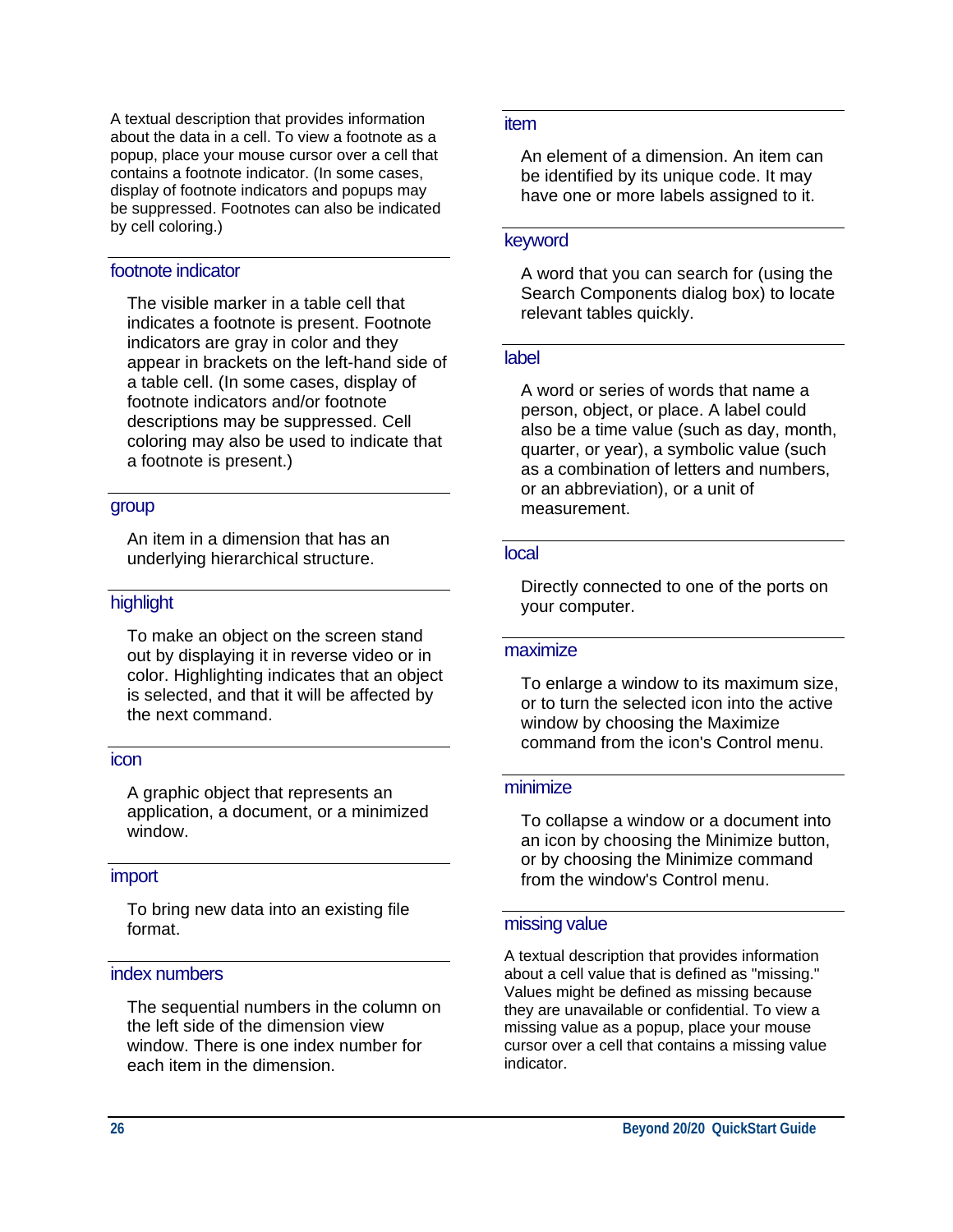#### <span id="page-26-0"></span>missing value indicator

A marker placed in a table cell to indicate that the cell's value is defined as missing. Missing value indicators are gray in color and they appear on the right-hand side of a table cell.

#### <span id="page-26-1"></span>mouse pointer

The object on the screen that follows the movement of a mouse and indicates which area of the screen will be affected when you click on the mouse button.

#### <span id="page-26-2"></span>multilingual table

A table that has more than one language associated with it. Multilingual tables are prepared by the Builder user who determines which languages are associated with the table.

#### <span id="page-26-3"></span>nest

To display more than one dimension along the columns or rows in a table view.

#### <span id="page-26-4"></span>network

A group of computers and devices which are connected so that they can exchange information and share drives and printers.

#### <span id="page-26-5"></span>object

A general term that refers to any graphic on the screen you can drag.

#### <span id="page-26-6"></span>option

A choice in a dialog box.

#### <span id="page-26-7"></span>path

The route the operating system follows through the directory structure to locate a directory or a file.

#### <span id="page-26-8"></span>profile

A profile is a user-defined collection of items and group definitions that belong to a dimension. These items can either be selected or shown when the profile is loaded.

#### <span id="page-26-9"></span>public directory

The directory into which the Beyond 20/20 tables were copied when the Beyond 20/20 software was installed. Changing the path in the Find dialog box overwrites the path to the public directory.

#### <span id="page-26-10"></span>read-only file

A file that cannot be changed.

#### <span id="page-26-11"></span>recode

The action of assigning one or more codes in an existing source field to one or more new items.

#### <span id="page-26-12"></span>record

The basic logical unit of a data base containing all source fields.

#### <span id="page-26-13"></span>report

A printed Beyond 20/20 table document.

#### <span id="page-26-14"></span>row

A sequence of numeric values related to the row dimension of a table view. A row contains one value for each column in the view.

#### <span id="page-26-15"></span>row dimension

The dimension whose items are currently on display in the rows of a table view. More than one dimension can be nested in the row dimension area.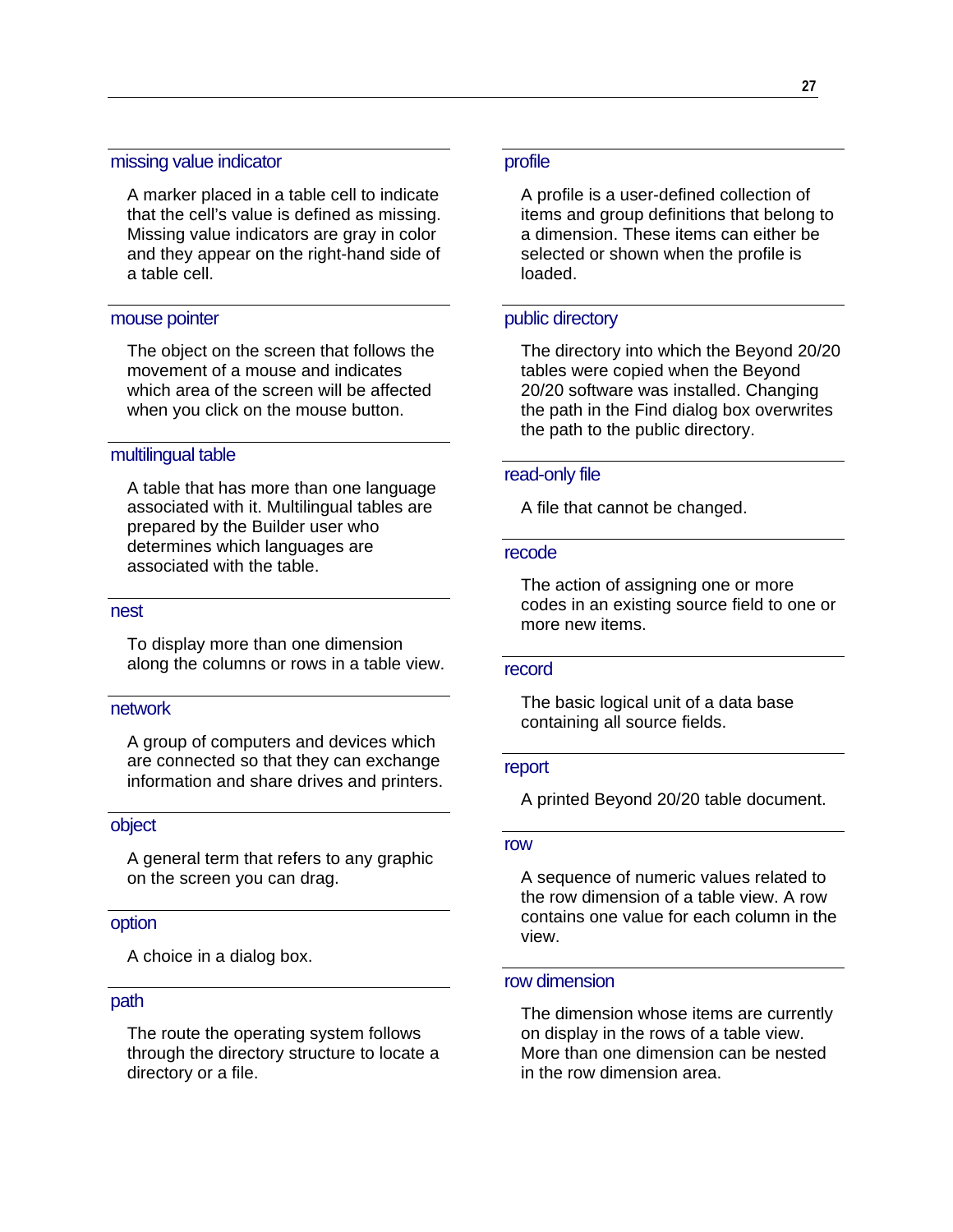#### <span id="page-27-0"></span>saved view

A particular view of a table that is stored in the table file and defines how the table is displayed.

#### <span id="page-27-1"></span>scroll

To move through a window, a document, or the choices in an option to see a part of a file or part of a list that is currently not visible.

#### <span id="page-27-2"></span>search result

The list of tables or items that match the search criteria you specify.

#### <span id="page-27-3"></span>select

To click on an object or on a choice so that a subsequent action can be carried out on it.

#### <span id="page-27-4"></span>session

The time between when you start the Browser and when you quit the Browser.

#### <span id="page-27-5"></span>shortcut key

A key combination that can be used as an alternative to the mouse for choosing a command from a menu.

#### <span id="page-27-6"></span>shortcut menu

Any menu that is displayed in a document window when the right mouse button is pressed.

#### <span id="page-27-7"></span>source field

A subset of a record describing one complete variable comprised in the record. For example, Sex and Salary could be source fields of a human resources data base record.

#### <span id="page-27-8"></span>**subdirectory**

A directory within another directory.

#### <span id="page-27-9"></span>**switch**

To exchange the position of one dimension with another.

#### <span id="page-27-10"></span>table

An integrated presentation of multidimensional data and descriptive text.

#### <span id="page-27-11"></span>table file

A file that contains descriptive components, dimension field information, and data values. When the file is opened, the Browser presents the data in a table view.

#### <span id="page-27-12"></span>table view

The main display of a table. It is a window which shows the dimensions of a table, along with the cells and corresponding data from the source file.

#### <span id="page-27-13"></span>tile pattern

A way of arranging open windows so that no windows overlap but all windows are visible.

#### <span id="page-27-14"></span>weight

A number indicating the logical number of times this record of the sample is to be included in a tabulation to obtain estimates of measures for the population.

#### <span id="page-27-15"></span>worksheet

A working copy of a table. Data in a worksheet may be manipulated without affecting the original table. Any table operations may be made on the worksheet even if the original table is read-only.

<span id="page-27-16"></span>workspace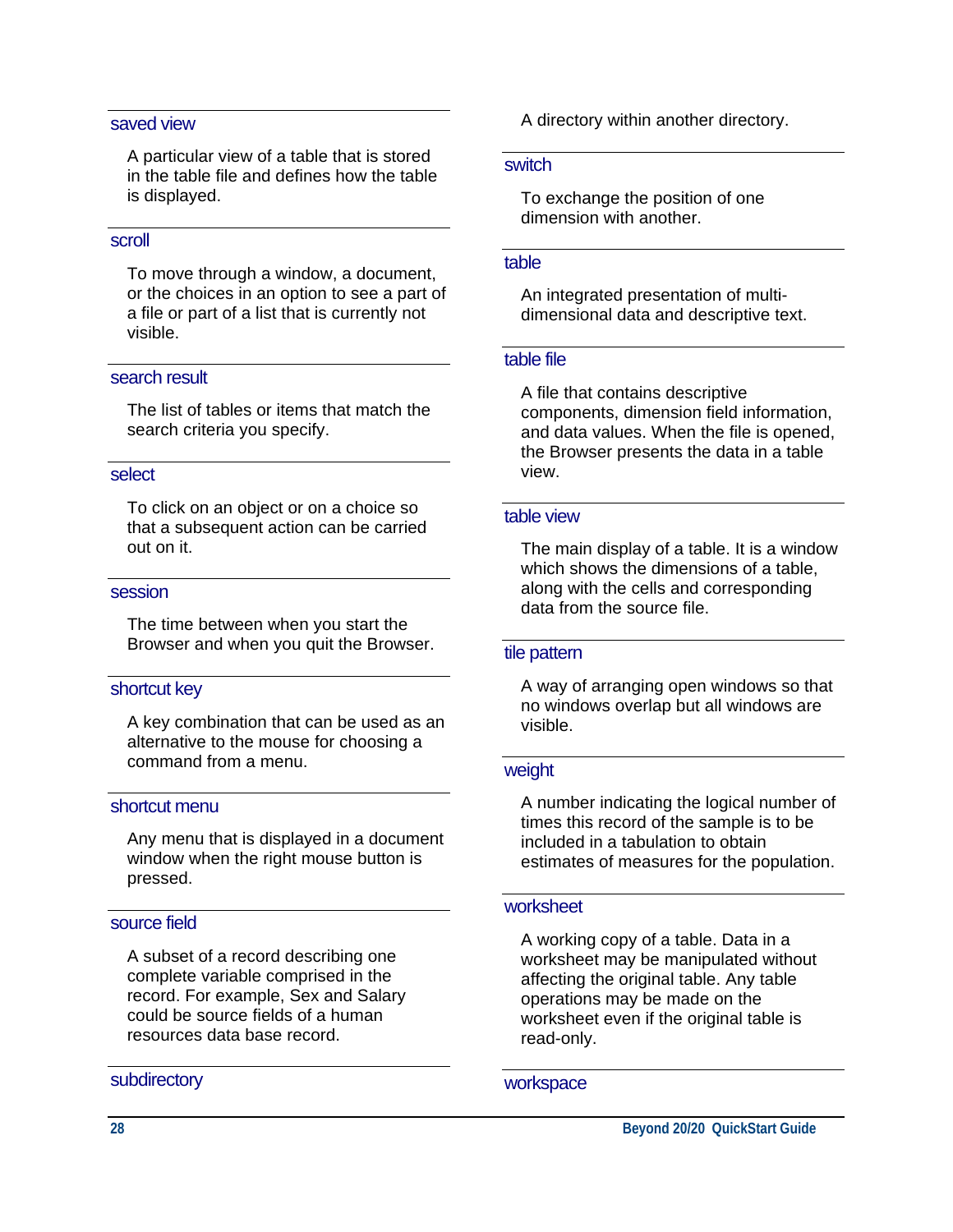The area of the application window where you work with documents. You can move document windows anywhere within the workspace.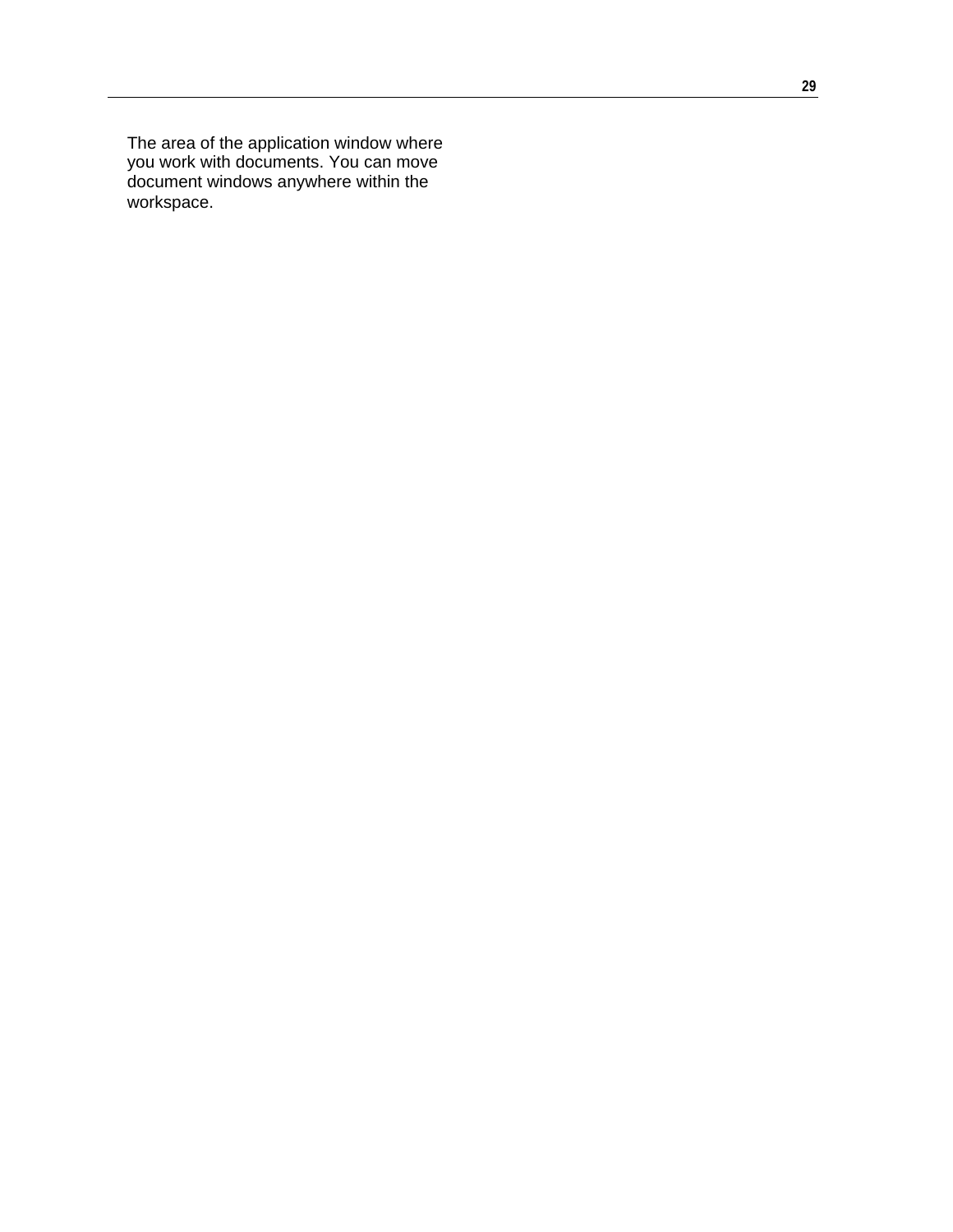# <span id="page-29-0"></span>Index

### **A**

active • 23 aggregate • 23 ANSI character set • 23 application • 23 application window • 23 Applying a Weighting Factor to the Data • 20

### **B**

band • 23 base frequency • 23 Beyond 20/20 Concepts • 7

### **C**

category • 23 cell • 23 Changing Map Colours • 16 Changing the Frequency of the Displayed Data • 13 Changing the Table and User Interface Languages • 9 ChartBrowse • 15 Charting Data • 15 check box • 23 code • 23 column • 23 column dimension • 23 Creating a Table • 20 Creating Percentage Distributions • 13 current directory • 23 cursor • 23

### **D**

data type • 24 defaults • 24 Defining the Dimensions of a Table • 19 desktop • 24 dialog box • 24 dimension • 24 dimension definition file • 24 dimension view • 24 dimmed • 24 directory • 24 display frequency • 24 Displaying Alternate Item Labels • 12 document window • 24 Documenting a Table • 21 drag • 24 drill back • 25 drill down • 25 drill up • 25

Drilling Up and Down in Groups • 14 drive • 25 drop • 25

### **E**

export • 25 Exporting an Extract • 21 extension • 25 extract • 25 extract file • 25 Extracts • 18

### **F**

field • 25 file format • 25 file name • 25 Filling a Table with Units • 20 Finding a Table or an Extract • 8 Finding Source Fields • 19 font • 25 footnote • 25 footnote indicator • 26

### **G**

Getting Started • 8 group • 26

### **H**

highlight • 26

### **I**

icon • 26 import • 26 index numbers • 26 Int • 6 item • 26

### **K**

keyword • 26

### **L**

label • 26 local • 26

### **M**

MapBrowse • 16 Mapping Data • 16 maximize • 26 minimize • 26 missing value • 26 missing value indicator • 27 mouse pointer • 27 multilingual table • 27